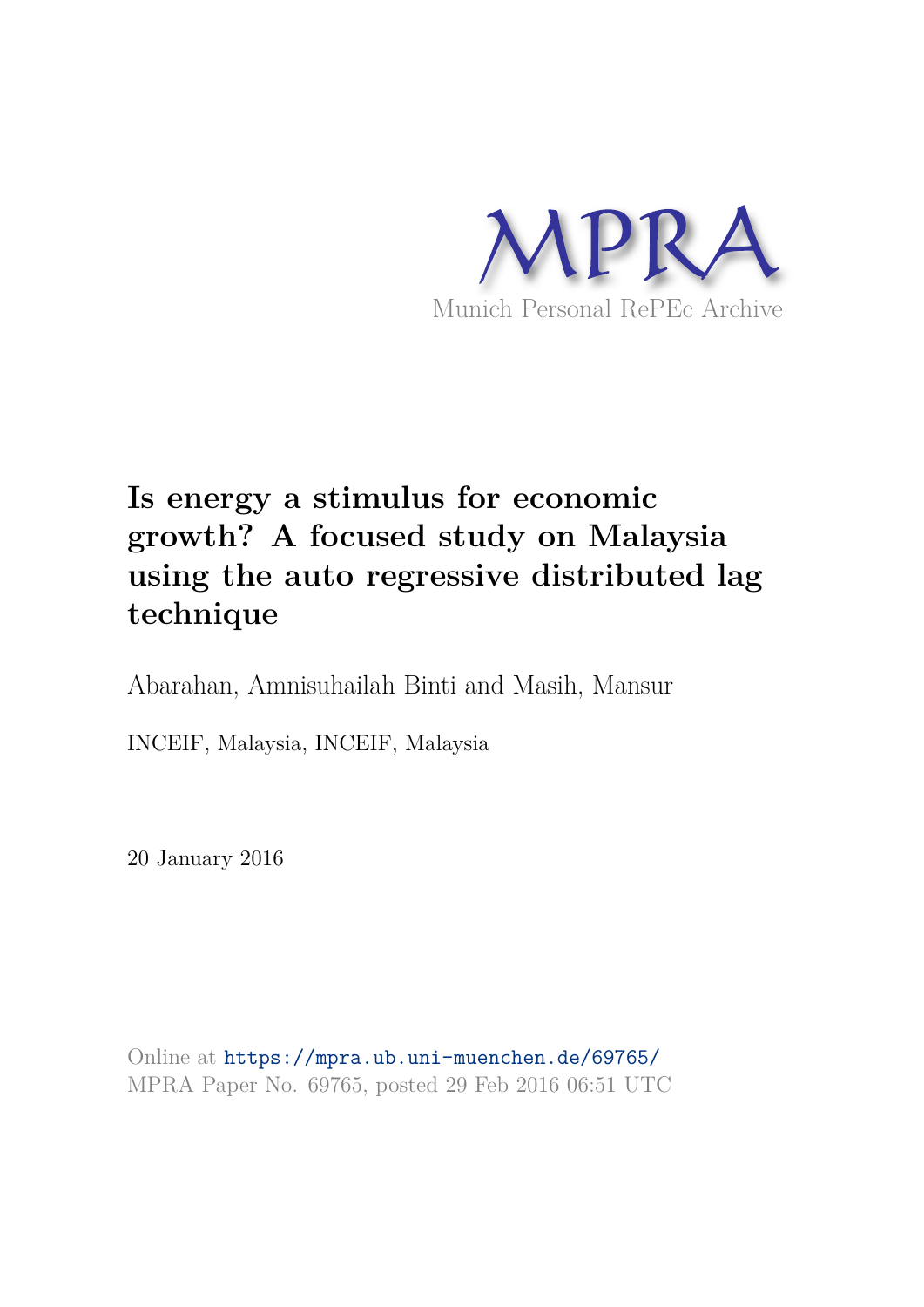## **Is energy a stimulus for economic growth? A focused study on Malaysia using the auto regressive distributed lag technique**

Amnisuhailah Binti Abarahan<sup>1</sup> and Mansur Masih<sup>2</sup>

## **Abstract**

<u>.</u>

It is without doubt that a country's economic growth is important to ensure the well-being of its population as well as the country's accreditation of its own economic standing to the world. With time, economic growth is often associated with the consumption of energy. Being the aim of any country to characterise itself with sustainable development, energy becomes prevalently abused to the extent of the considerable consequences we are experiencing today. However, it is uncertain whether it is the abusive energy consumption that results the economy to grow favourably, or is it the economy that leads to consuming energy in the first place. The conservation hypothesis, growth hypothesis, feedback hypothesis and neutrality hypothesis each explains this causal relationship differently. Previous studies have been done on finding the causality between the two, many using co-integration and vector error correction modelling techniques but the results are still mixed. In this study, we intend to apply the Auto Regressive Distributed Lag (ARDL) technique to investigate the issue at hand in the case of Malaysia for the period of 1971-2012. Malaysia is a good reference for a country which has grown and developed progressively in the Asian region, with its abundance of natural oil and gas as the main drivers of energy sources for the country. Our study brings us to the finding of a unidirectional causality running from economic growth to energy consumption. We also take note on the weak causality from economic growth and energy consumption to energy price. Thus, with the unidirectional finding from economic growth to energy consumption, policy makers are able to formulate effective measures for energy conservations without affecting the economic growth of the country.

<sup>1</sup>Amnisuhailah Binti Abarahan, PhD student in Islamic finance at INCEIF, Lorong Universiti A, 59100 Kuala Lumpur, Malaysia.

<sup>2</sup> **Corresponding author**, Professor of Finance and Econometrics, INCEIF, Lorong Universiti A, 59100 Kuala Lumpur, Malaysia. Phone: +60173841464 Email: mansurmasih@inceif.org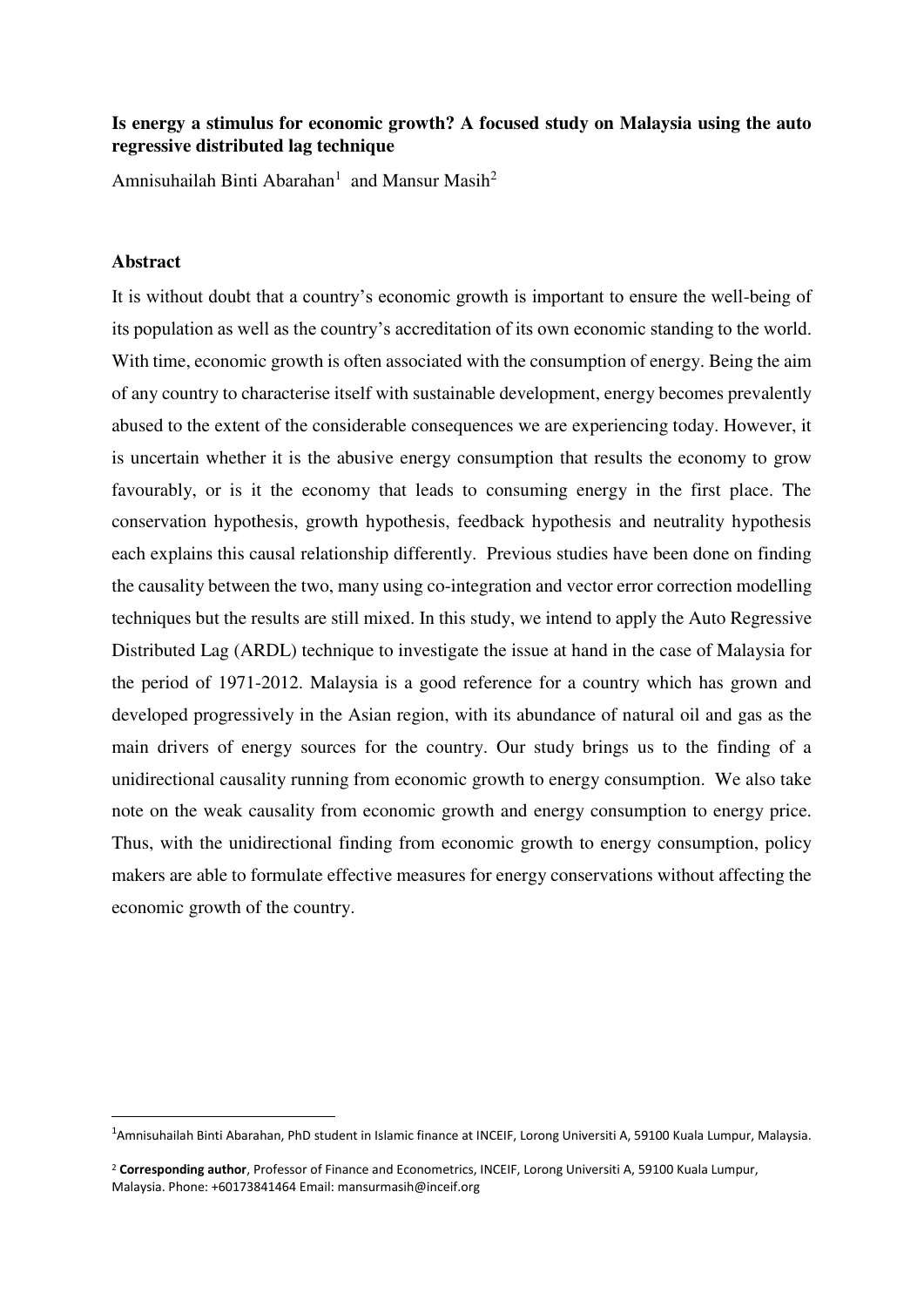## **Is energy a stimulus for economic growth? A focused study on Malaysia using the auto regressive distributed lag technique**

#### **Introduction**

To investigate the relationship between economic growth and energy consumption is vital for every country, especially one with a developing market. It is crucial to address the matter in order to be clear whether a trade-off exists if the country's main aim is towards future growth, most importantly a sustainable one. Clearly, a country which is energy dependent is most likely concerned on this matter as most of the energy consumed for industrial sectors come from nonrenewable energy sources. Even though measures are taken to bring about non-dependency of non-renewable resources by shifting to those which are renewable, progress are still slow. Not to mention the problems of climate and environmental changes associated with energy consumption through the emission of carbon dioxide gases into the atmosphere, which is the main headline in the recent Environmental Summit in France to which carbon pricing will be set effectively anytime soon. This results government and policy makers to formulate more energy conservation policies but how far these policies work will need to be tested in the long run. Therefore, this study is done for the case of Malaysia, one of the emerging economy also dependent on its non-renewable energy sources. Before drawing any conclusions, it is important to investigate whether it is the growth of the economy that leads to more energy consumption or whether the consumption of energy that leads the economy's growth.

The causal relationship between economic growth and energy consumption has been a continuous ongoing debate for decades. The core of this debate postulates the question of which causes which; on whether it is economic growth that leads to consumption of energy or whether it is energy consumption that will drive the economy towards growth. Many research studies have been done circulating this debate both theoretically and empirically, as well as for different countries, different time periods and for different time periods within the same country. Review of these studies show that there is a relationship that exists between economic growth and energy consumption but the results remain unclear on which snowballed the other. Some found that economic development has an impact on the usage of energy (Toman & Jemelkova, 2003) while others like Stern and Cleveland (2004) found that it is energy that is essential for economic growth, as energy is an essential factor of production. Others even found the bidirectional causality between the two (Loganathan & Subramaniam). Aziz (2011) who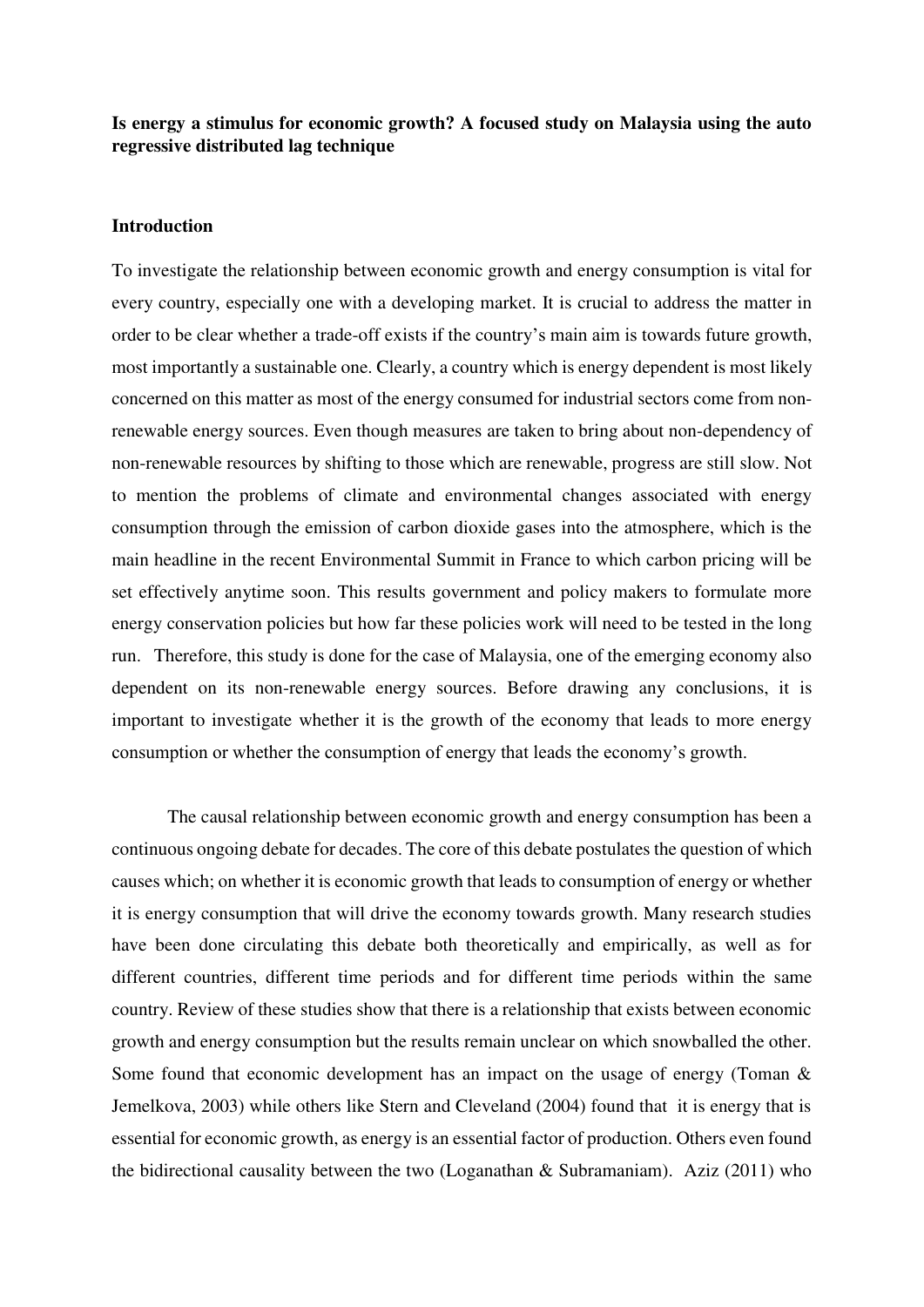also investigated the relationship by focusing on Malaysia also found that economic growth exerts a causal influence on energy consumption. Lee and Chien (2010), on the other hand, surprisingly found no causality exist between them. Due to the mix results on the relationship between economic growth and energy consumption, further research is needed to clarify the matter.

Some of the previous studies mentioned have some limitations. Firstly, majority of the studies mostly concentrated on the use of a bivariate causality test for example by just using two variables, one representing growth and the other representing energy consumption, except in the case of Aziz (2011) and Adjaye (2000). Results for those studies, may suffer from omission of variable bias. Therefore, by introducing a third variable that affects both the economic growth and energy consumption the bias may be alleviated, as it may not only alter the causality direction between economic growth and energy consumption but also the magnitude of the estimates. Although this study bears a close similarity with that done by Aziz (2011), where the consumer price index is also used as the proxy, this study further extends the research by lengthening the time for the data samples from 1971-2012.

Secondly, some of the previous studies focusing on this debate used cross-sectional data to examine the causal relationship. Most of the previous studies have mainly used the residual-based co-integration test which is associated with Engle and Granger (1987) and the maximum likelihood test based on Johansen (1988) and Juselius (1990). However, it is now well known that these co-integration techniques may not be appropriate when the sample size is too small (Narayan &Smyth, 2005). As Aziz (2011), is also focusing on the energy-economic growth nexus on Malaysia, our study differs in the approach being used as well as the addition of several years not covered by the study of Aziz (2011) as mentioned previously.

This study will therefore try to make a humble attempt to fill the gap by investigating the link between economic growth and energy consumption using the ARDL approach. This study incorporates economic growth measured by GDP and energy consumption measured by energy use in thousand tonnes of oil equivalent (ktoe), with energy price measured by consumer price index as the proxy.

The remainder of the paper is organised as follows: Section 2 comprises of the background of the study and the theoretical underpinnings of economic growth and energy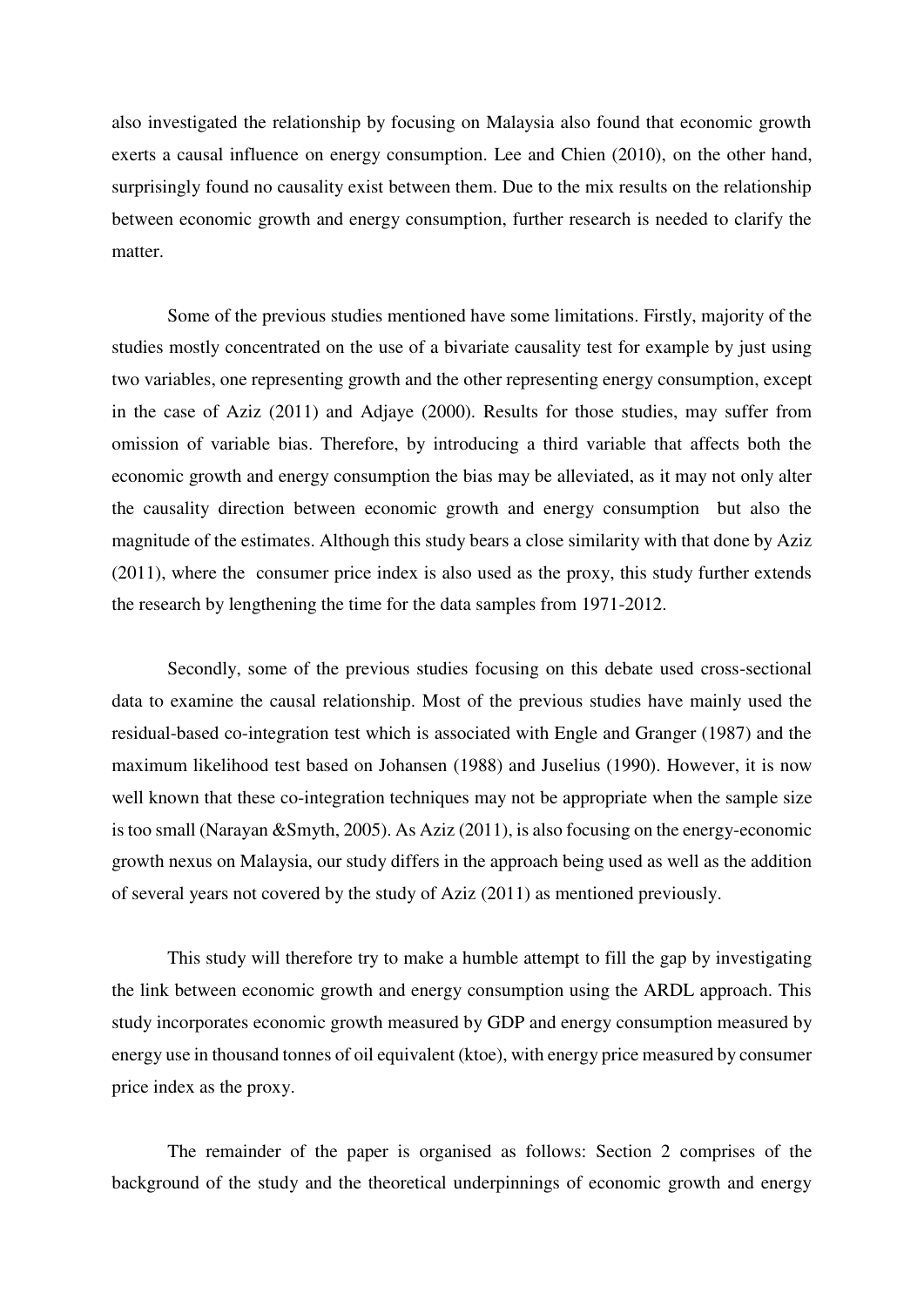consumption. Section 3 will be on the objective of the study. Section 4 presents the literature review, while the description of data and methodology, as well as the empirical findings and discussion of results are presented in Section 5. Section 6 concludes the study with policy implications.

### **Background of the study and theoretical underpinnings**

Over the last three decades, the relationship between energy consumption and economic growth has been a widely discussed agenda in empirical literature. Many studies have been done focusing on different countries and different time periods. Different proxies have also been used to investigate the causal relationship between the two, but the results found on the direction of causality have always been mixed.

There are four major hypotheses in the energy economic literature regarding the causal relationship between energy consumption and economic growth. The first hypothesis is known as the "conservation hypothesis". According to this hypothesis, it is economic growth that causes energy consumption. This indicates that a country is not dependent on energy for growth and development and energy consumption policies will have only slight or no effect on the economic growth. The second hypothesis is called the "growth hypothesis". Opposite to the first view, this hypothesis states that it is energy consumption that causes economic growth. This suggests that energy consumption plays a very important role for the economy to grow. The third hypothesis is the "feedback hypothesis". According to this hypothesis, both energy consumption and economic growth cause each other (a bidirectional causality). This means that energy consumption and economic growth complement each other. The fourth is the "neutrality hypothesis" which implies that there is no causality between energy consumption and economic growth. Thus for this hypothesis, neither conservative nor expansive policies which are in relation to energy consumption have any effect on economic growth.

Energy consumption plays a crucial role in the process of a country's economic growth. Energy consumption patterns, which differ from one country to another, are also very much affected by energy prices. When energy prices are high, energy consumption is expected to fall while if energy prices are low, energy consumption is high. The GDP per energy unit actually differs between economies as they use energy less or more efficiently and because of the differences in industrial structures. For example, countries whose main sectors are agriculture and service sectors will generate a higher GDP per unit energy than manufacturing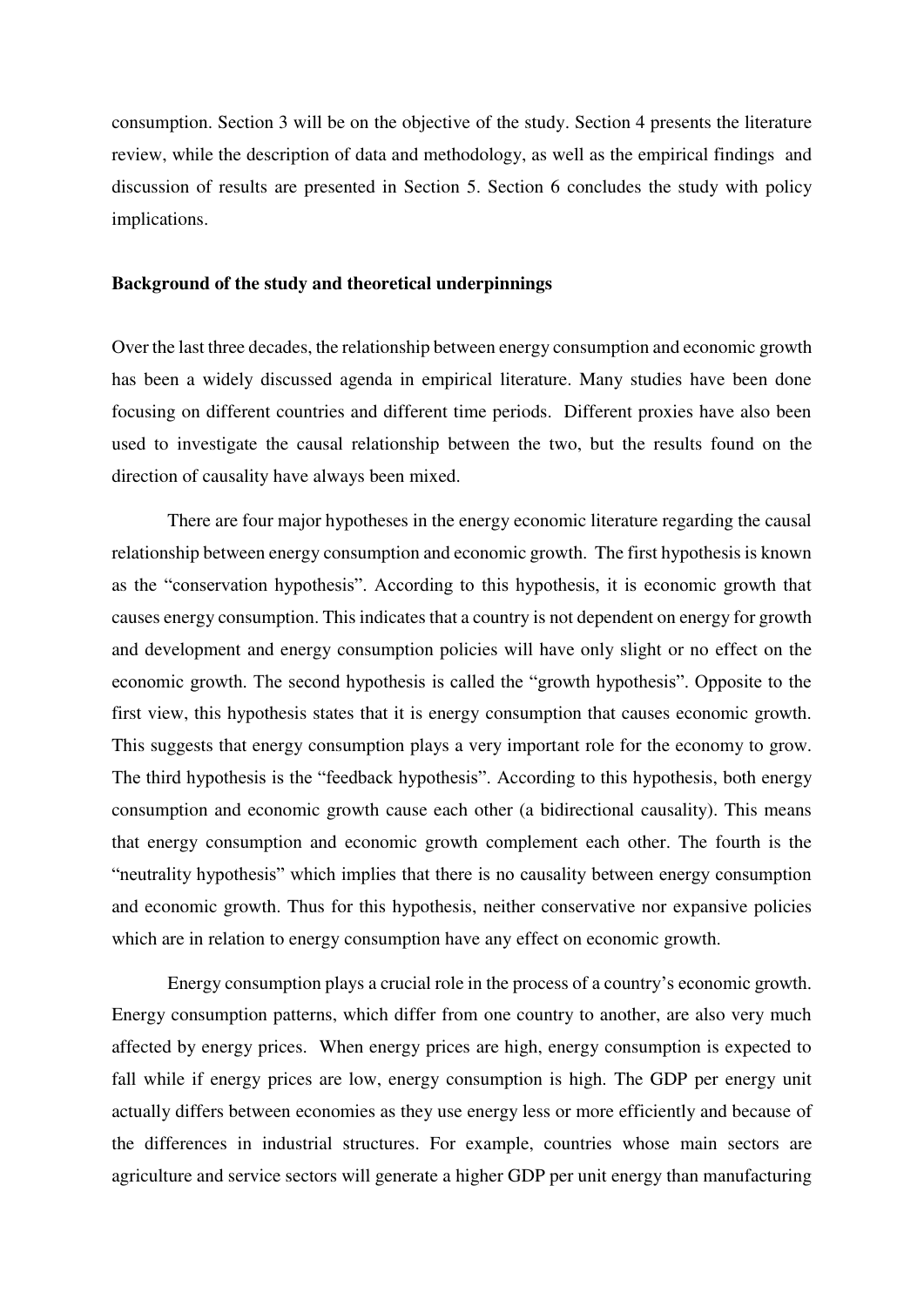sectors. Therefore, in the case the two economies/countries that have identical industrial sectors, the differences in the GDP per unit energy will actually reflect the level of efficiency of energy use between the economies. It is also ascertained that if a country produces more GDP per unit over time, with the condition that the industrial structure has not changed, implies better energy efficiency of the country (Loganathan et.al, 2010; Mohamed and Lee, 2006; World bank 2009; Asian Development Bank, 2009)

Our initial country of interest for this study was Brunei Darussalam. This is due to the fact that the energy consumption of the country is assumed to have brought a bigger impact in determining whether it is the consumption of energy (which basically is from their abundance of oil wealth) that leads to the country's economic growth or is it the economic growth of the country that drives them to use more energy. The investigation would have been vital in highlighting the country's 2035 vision<sup>3</sup> of economic growth. However, due to insufficient data available, we have directed our focus to a more reliant country to test this causal relationship. The graph in the table below further shows Malaysia as a better focus for this study than Brunei Darussalam. In table 1, the energy consumption of Brunei Darussalam is more than Malaysia. However, it could be seen that in table 2, that the economic growth of Malaysia is progressing more towards the years of our study compared to Brunei Darussalam. This further supports our selection on making Malaysia as the country of study.

 $\overline{a}$ 

<sup>&</sup>lt;sup>3</sup> Wawasan Brunei 2035 or Brunei Vision 2035 aims to turn Brunei Darussalam into a nation widely recognized for: 1)the accomplishments of its well-educated and highly-skilled people as measured by the highest international standard; 2)quality of life that is among the top 10 nations in the world; and 3)dynamic and sustainable economy with income per capita within the top countries in the world (Brunei Economic Development Board, n.d.).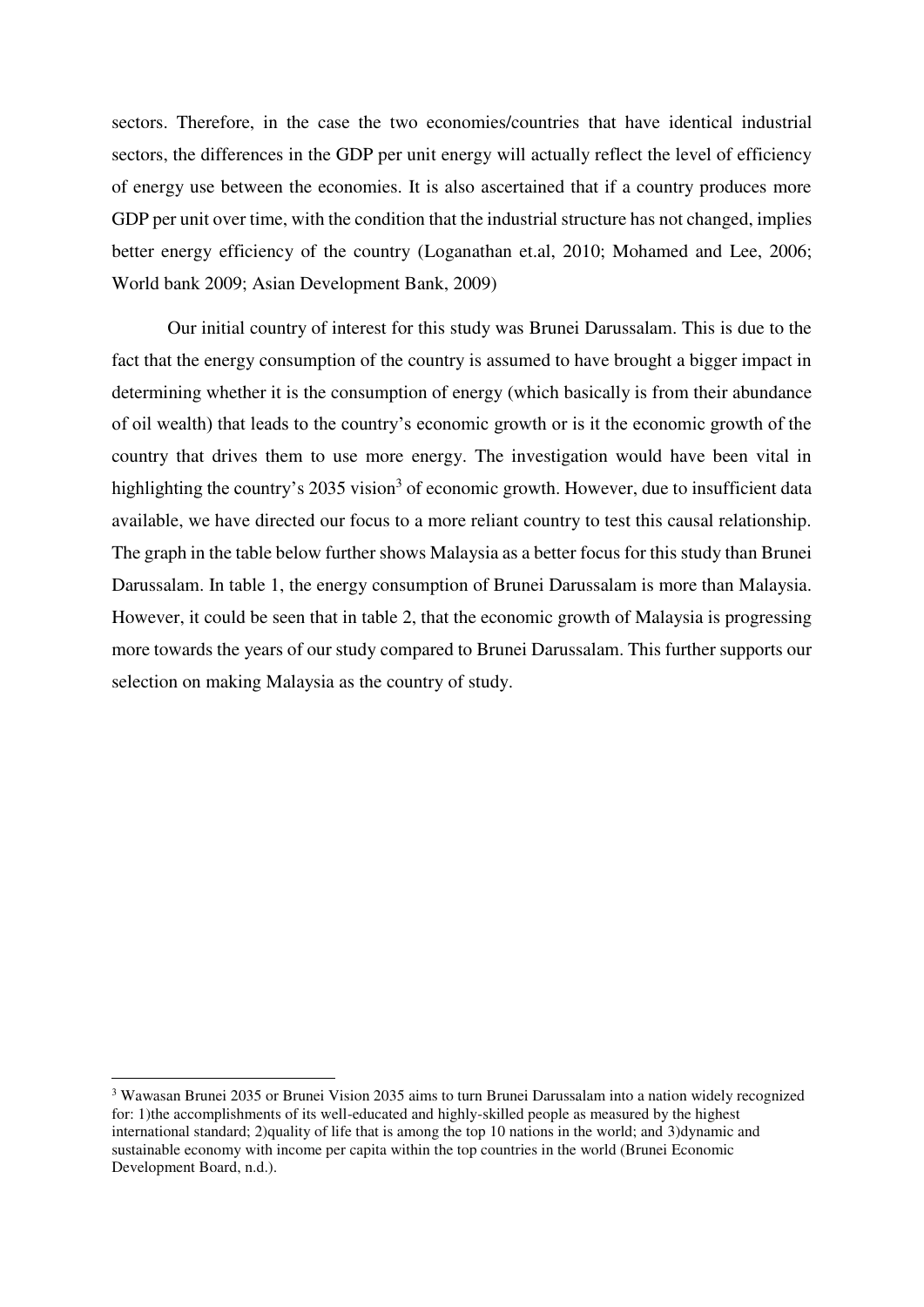



Source: TheGlobalEconomy.com, The World Bank

Table 2. The Economic growth of Malaysia and Brunei Darussalam.



Source: TheGlobalEconomy.com, The World Bank

The interest of studying the relationship between energy consumption and economic growth arises from the need to understand the complex links between the two. Such an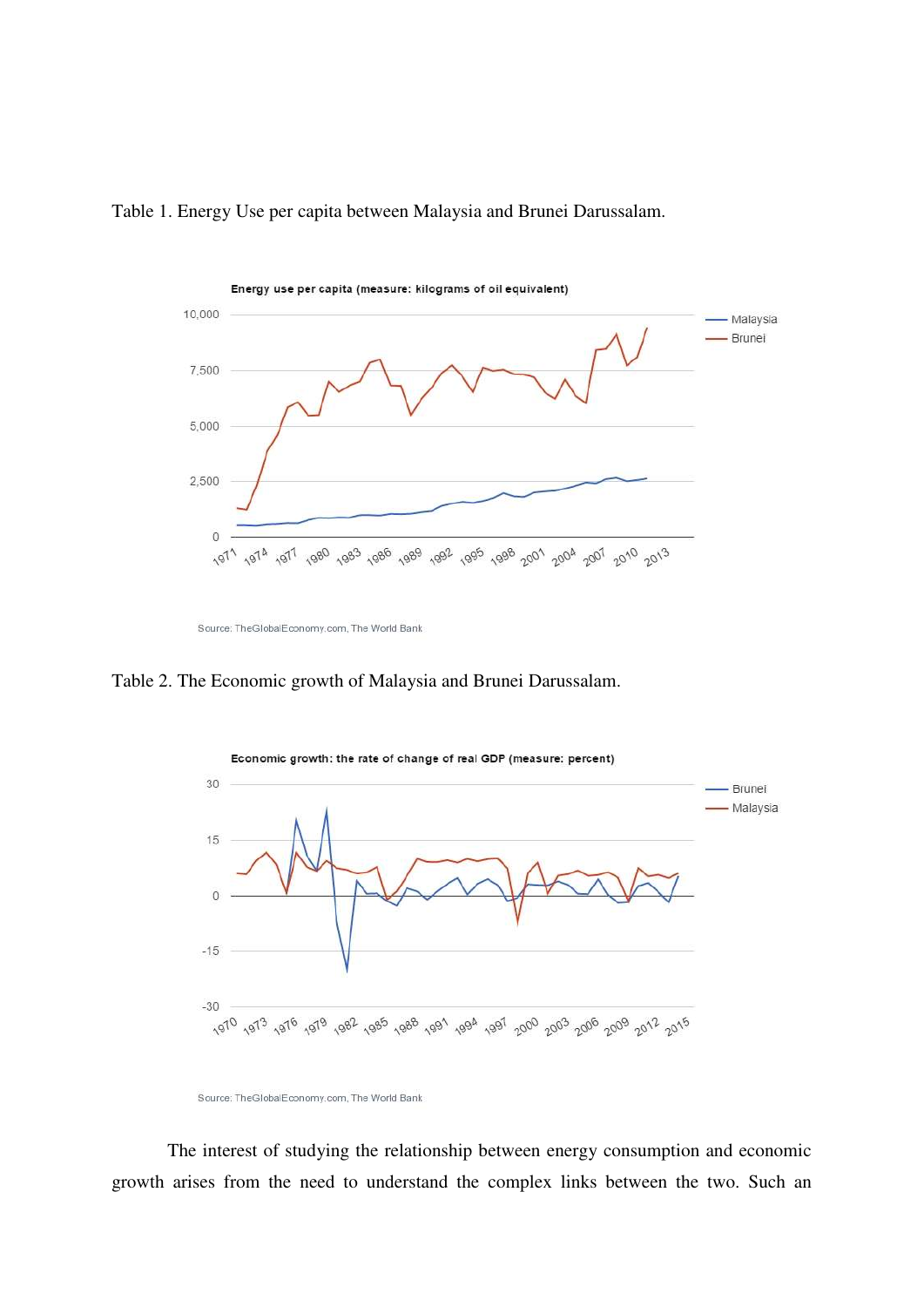understanding is important and relevant to regulators as well as policy makers. Thus, a similar study would be beneficial in the case of Malaysia, inorder to design an economic policy framework which is suitable for the country.

Malaysia has always been a good example in this region for adopting researches done on western countries due to the ongoing development and progress of the country. Without doubt, the debate on whether energy consumption leads to economic growth or the other way round shall and should be applied and questioned for Malaysia as well.

The former Prime Minister of Malaysia, Tun Mahathir Mohamad, outlined his ideal Vision of 2020, in which Malaysia would become a self-sufficient industrialised nation by 2020. In 2010, the current minister Najib Tun Razak announced the broad outline of the New Economic Model (NEM). The main objective of this model is for Malaysia to join the ranks of the high-income economies (Schellekens, 2010). HSBC reported that Malaysia will become the world's 21st largest economy by 2050, with a GDP of \$1.2 trillion (Year 2000 dollars) and a GDP per capita of \$29,247 (Year 2000 dollars). The report also states that, "the electronic equipment, petroleum and liquefied natural gas producer will see a substantial increase in income per capita. Malaysian life expectancy, relatively high level of schooling, and above average fertility rate will help in its rapid expansion," (Wikipedia, 2015). The managing director in Credit Suisse, has also commented that "Malaysia has all the right ingredients to become a developed nation," (Shen, 2012).

This main objective of Malaysia towards economic growth will have a causal impact to the energy consumption of the country as Malaysia's industrial sector accounts for 36.8%, over a third of the country's GDP in 2014, and employs 36% of the labour force in 2012. The industrial sector is mostly contributed by the [electronics industry,](https://en.wikipedia.org/wiki/Electronics_industry) [automotive](https://en.wikipedia.org/wiki/Automotive_industry)  [industry](https://en.wikipedia.org/wiki/Automotive_industry) and [construction industry](https://en.wikipedia.org/wiki/Construction_industry) (Wikipedia, 2015).

The energy production in Malaysia is largely based on oil and natural gas, owing to Malaysia's oil reserves and natural gas reserves, which is the fourth largest in [Asia-Pacific](https://en.wikipedia.org/wiki/Asia-Pacific) after China, India and [Vietnam\(](https://en.wikipedia.org/wiki/Vietnam)Selamat & Abidin, 2010). Malaysia's energy infrastructure sector is largely dominated by [Tenaga Nasional](https://en.wikipedia.org/wiki/Tenaga_Nasional) Berhad, the largest [electric utility](https://en.wikipedia.org/wiki/Electric_utility) company in [Southeast Asia.](https://en.wikipedia.org/wiki/Southeast_Asia) Malaysia's total power generation capacity was over 29,728 [megawatts,](https://en.wikipedia.org/wiki/Megawatts) in the year 2013. The total electricity generation was 140,985.01 [GWh](https://en.wikipedia.org/wiki/GWh) and total electricity consumption was 116,087.51 GWh (Energy Commission, 2013).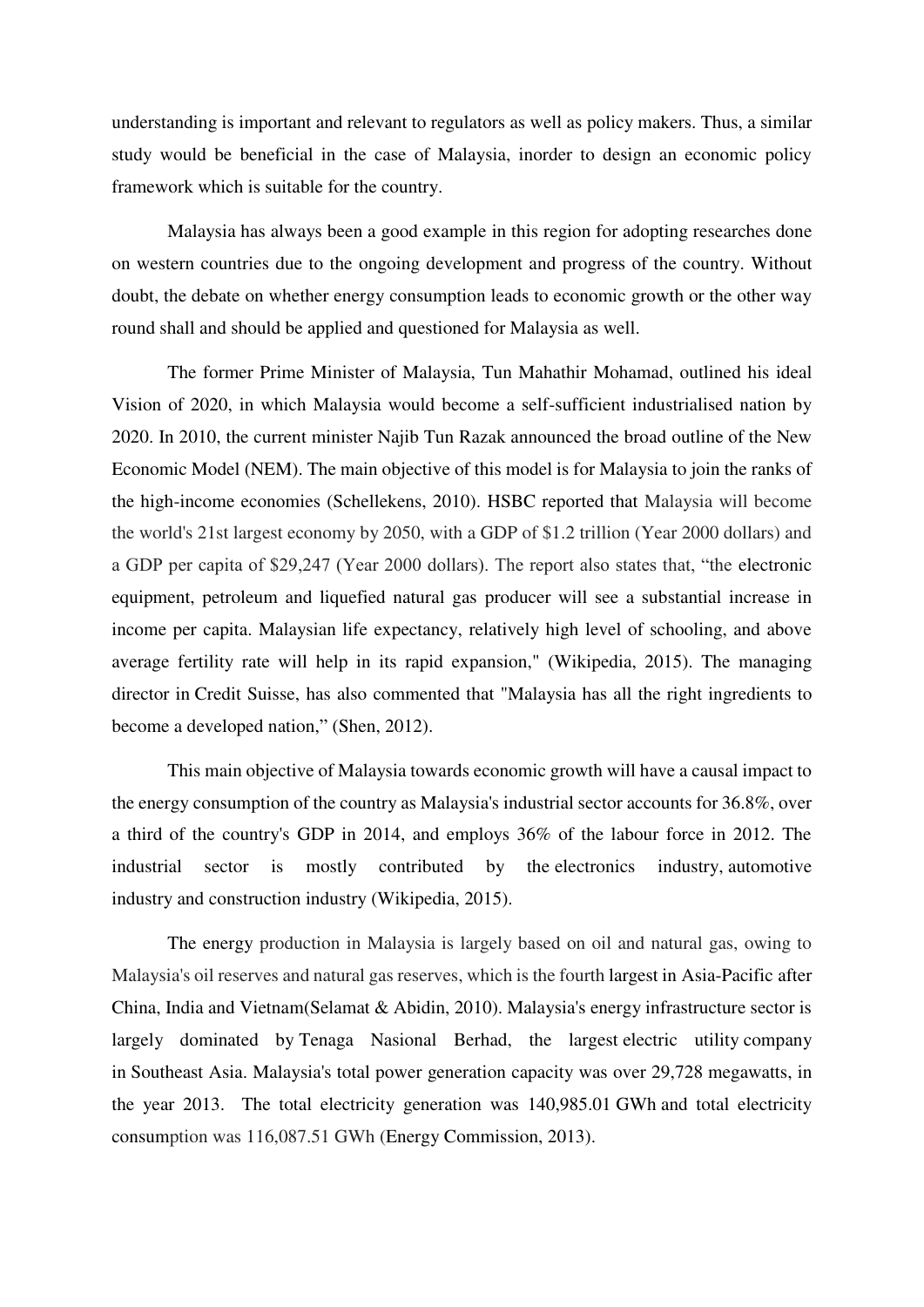Throughout the years, the Malaysian government has formulated some policies and programs on energy in order to ensure the long term reliability and security of energy supply for sustainable social-economic development in the country. These policies include the National Energy Policy (1979), National Depletion Policy (1980) and Fuel diversification policy (1981 & 1999). The Malaysia Energy centre (PTM) administered by the Ministry of Energy, Communications and Multimedia is responsible for the coordination and implementation of these policies (Mohamed & Lee, 2006).

Although the main focus of this article is on the lead-lag relationship between energy consumption and economic growth, we bring in another variable as proxy for energy prices which is CPI (consumer price index). Following strong basis of other literature in finding the relationship between economic growth and energy consumption, economic growth will be represented by real GDP per capita , and energy consumption by energy use in thousand tonnes of oil equivalent (ktoe) . Thus, the lead-lag relationship between energy consumption and economic growth has been tested for the following variables: an economic growth variable (GDP), an energy consumption variable (ENG) and energy price (CPI). We expect the economic growth variable and the energy consumption variable to be positively related. The causality will be tested mainly through the error correction model. All the data has been sourced from the worldbank website (www.worldbank.org).

#### **Objective of the study**

Given the crucial importance of the direction of causality between economic growth and energy consumption, we humbly attempt this issue through the application of the Autoregressive Distributed Lag Model (ARDL), in order to examine both the potential short run dynamics and long level term effects. Our main focus for this study is Malaysia, using data from 1971 to 2012. This study of ours will depart slightly from previous works done in the area and represent our attempts at advancing the research study in the following ways; i) as far as our knowledge goes, this study will investigate the issue of causal direction between economic growth and energy consumption in the case of Malaysia by utilising the ARDL techniques with more recent years, from 1971 up to 2012. A study by Aziz (201l) also used Malaysia as a case study but the data was only up to 2009 and the researcher did not use the ARDL technique, thus this study of ours will be the first attempt to the best of our knowledge, ii) with the findings of this study on the directional causality, the findings will have distinct policy implications for Malaysia, for the country's continued growth and development.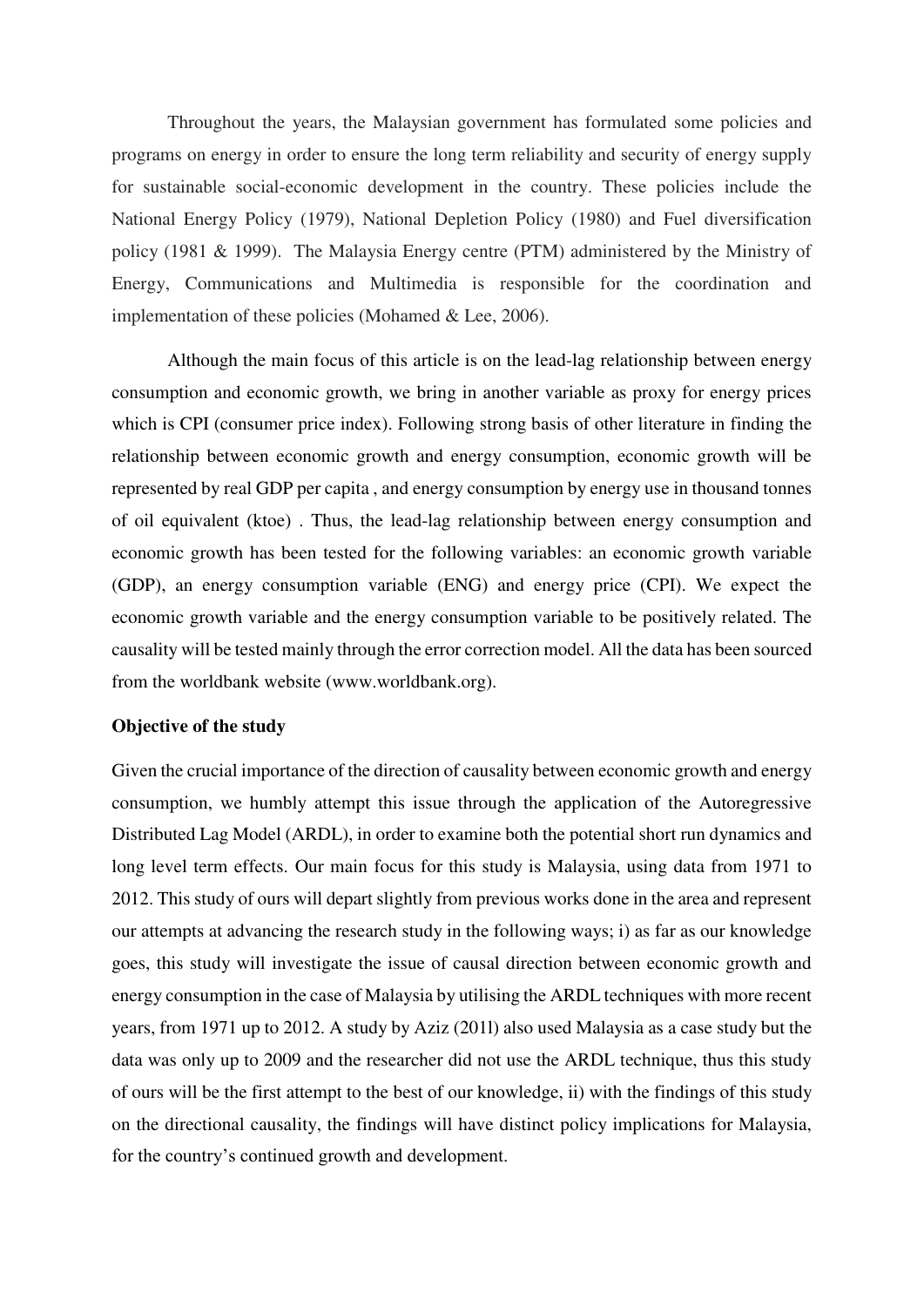#### **Literature review**

A review of past literature on the relationship between energy consumption and economic growth indicates Kraft and Kraft (1978) as the pioneer in this research study. According to their study, there is a unidirectional relationship that runs from GDP to energy consumption. They used the standard Granger causality test and their data stretched for the period of 1947 to 1974 for United States of America. Further researches on this causality have spurred afterwards, following different sample periods and time frames. However, the result of these studies remained to vary from one another with some having unidirectional causality, some bidirectional and some even found no link between the two. The studies are also still fickle on whether more energy consumption is because of the growing economy or whether it is the growing economy which is responsible for the increase energy consumption.

#### **Unidirectional causality from energy consumption to economic growth**

There are some studies that found the unidirectional causality from energy consumption to economic growth. For example, Tsani (2010) studied the causal relationship between energy consumption and growth for the period of 1960-2006 for Greece and found a unidirectional causality that runs from energy consumption to economic growth. Menyah and Wolde-Rufael(2010) examined the case in South Africa for the period 1965 to 2006. They also found evidence of unidirectional causality running from energy consumption to economic growth. Lee and Chien (2010) studied the period from 1960-2001 by examining the relationship between energy consumption, capital stock and real income in G-7 countries. Unidirectional causality was also found in the study running from energy consumption to economic growth in Canada, Italy and the United Kingdom. A study was also done by Lee and Chang (2008) taking 16 Asian economies for the period of 1971-2002. They also found the causality running from energy consumption to economic growth. Masih and Masih (2007) studied the causality between energy consumption and GDP in Asian countries using vector error correction model (VECM) and VAR analysis. They used the annual data from 1955 to 1999 and found unidirectional causality from energy consumption to GDP only for the case of India. For these studies, as the causality only runs from energy consumption to economic growth, thus steps for energy consumption will hinder the economic growth of the countries.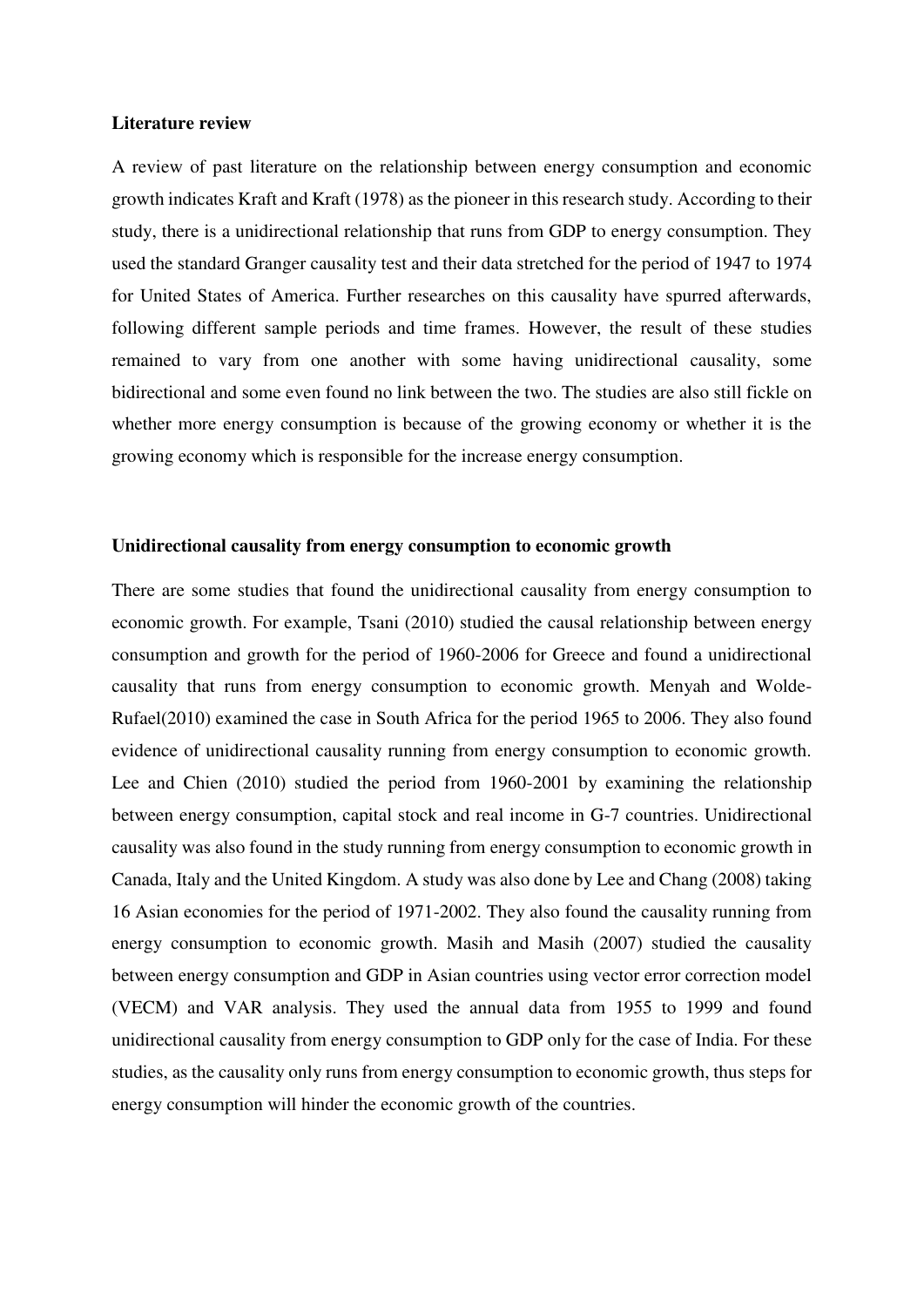# **Unidirectional causality from economic growth to energy consumption (conservation hypothesis)**

There are also studies that actually found evidence of unidirectional causalities running from economic growth to energy consumption, the reversal of previous findings of the literature reviewed. In a recent study by Aziz (2011), she focuses her study on Malaysia using the sample period from 1970 to 2009. Using cointegration and vector-error correction modelling techniques, she found that economic growth exerts a causal influence on energy consumption.

Among the studies that found the same finding is that by Odhiambo (2010) where he takes three sub-saharan African countries; South Africa, Kenya and Congo as his focus study. As the unidirectional causality runs from economic growth to energy consumption, the implementation of energy conservation policy will thus be feasible here. Another study is done by Wolde Rufael(2009), as the researcher found causality running from economic growth to energy consumption in Egypt, Ivory Coast, Morocco, Nigeria, Senegal, Sudan, Tunisia as well as Zambia. A study by Akinloo (2008) studied the causality for 11 Sub-Sahara African countries. They used the autoregressive distributed lag (ARDL) bounds test and found evidence of unidirectional causality running from economic growth to energy consumption for the case of Zimbabwe and Sudan. Masih and Masih (2007) also found unidirectional causality from GDP to energy consumption in Indonesia.

## **Bi-directional causality between energy consumption and economic growth**

Some studies have also found evidence on the bi-directional causality, meaning the causality runs in both directions. Among the studies done are those of Asafu-Adjaye(2000) for the case of Thailand and the Phillippines, Yang (2000) and Chang et.al (2001) for the case study in Taiwan, Glassure (2000) for Korea, Paul and Bhattacharya (2004) for India, Ghali and El-Sakka (2004) in the case of Canada, Masih and Masih (2007) found bidirectional causality in Pakistan while Erdal et.al(2008) in the case of Turkey. As the causality runs in both direction, this means that energy consumption policy will hamper the economic growth of the countries, and at the same time the growth of the countries' economy will affect the energy level of the countries.

## **No causality between energy consumption and economic growth**

There are also some studies that found no causality between energy consumption and economic growth. Erol and Yu (1987) tested data for six industrialized countries and found no significant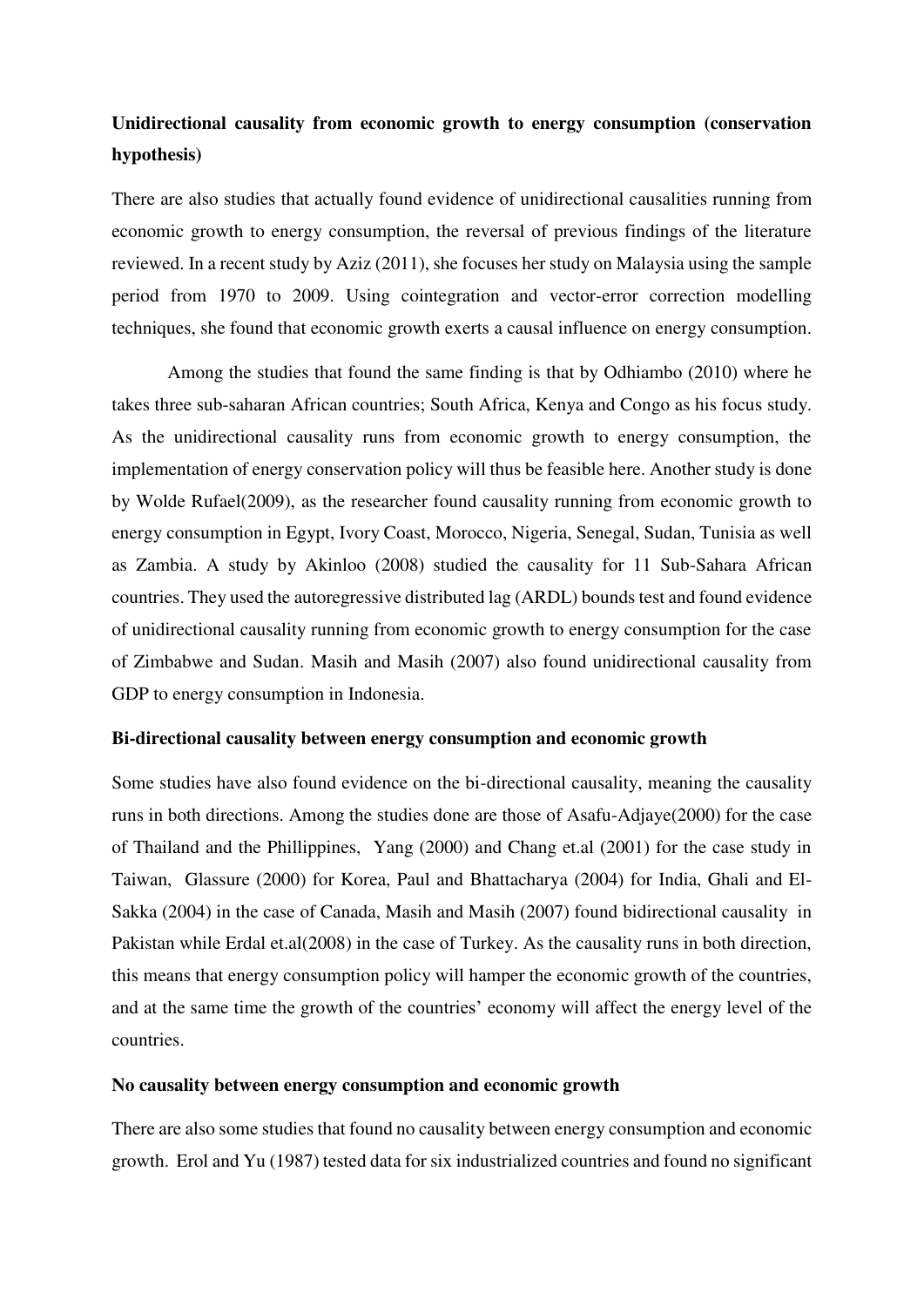causal relationship between energy consumption and GDP growth. This result was also found in the case of Cheng (1997) for Mexico and Venezuela, Fatai et.al (2002) for New Zealand, Jobert and Karanfil (2007) in Turkey, Masih and Masih (2007) for the case of Malaysia, Singapore and the Philippines, Akinlo(2008) in his study for Cameroon and Cote D'Ivoire, Payne (2009) in USA as well as Lee and Chien (2010) in the case of Germany and the United States of America.

## **Data description and methodology**

## *Model Specification and Data*

As in empirical literature, the standard log-linear form functional specification of long-run relationship between energy and consumption and real GDP, with energy price as proxy may be expressed as:

 $ENGt = \alpha + \beta_2 GDP_t + \beta_3 CPI + \varepsilon_t$ 

Where ENGt is the energy use (kg of oil equivalent per capita), GDP, is the real GDP per Capita (constant 2000 US\$), CPI is the consumer price index (proxy).

Our model for this study is then estimated as the following:

LENG<sup> $\sim$ </sup> α+ β<sub>1</sub> LGDP+ Β<sub>2</sub> LCPI + ε<sub>t</sub>

Where,

LENG= energy consumption in Malaysia

LGDP= Gross Domestic Product in Malaysia

LCPI= Consumer Price Index in Malaysia (Proxy for energy prices).

 $\varepsilon_t$ = error term

We have intentionally written the model in the Vector error correction model form even though this time series study is not following the traditional time-series analytical method. We have refrained from putting the equality sign at this initial stage.

For this study, the data used is annual data for Malaysia which covers the period of 1971 to 2012. The data of the series is obtained from the World development Indicators (WDI) online database. The annual data for energy consumption is represented by energy use in thousand tonnes of oil equivalent (ktoe), the data on the real GDP (Gross Domestic product) is based on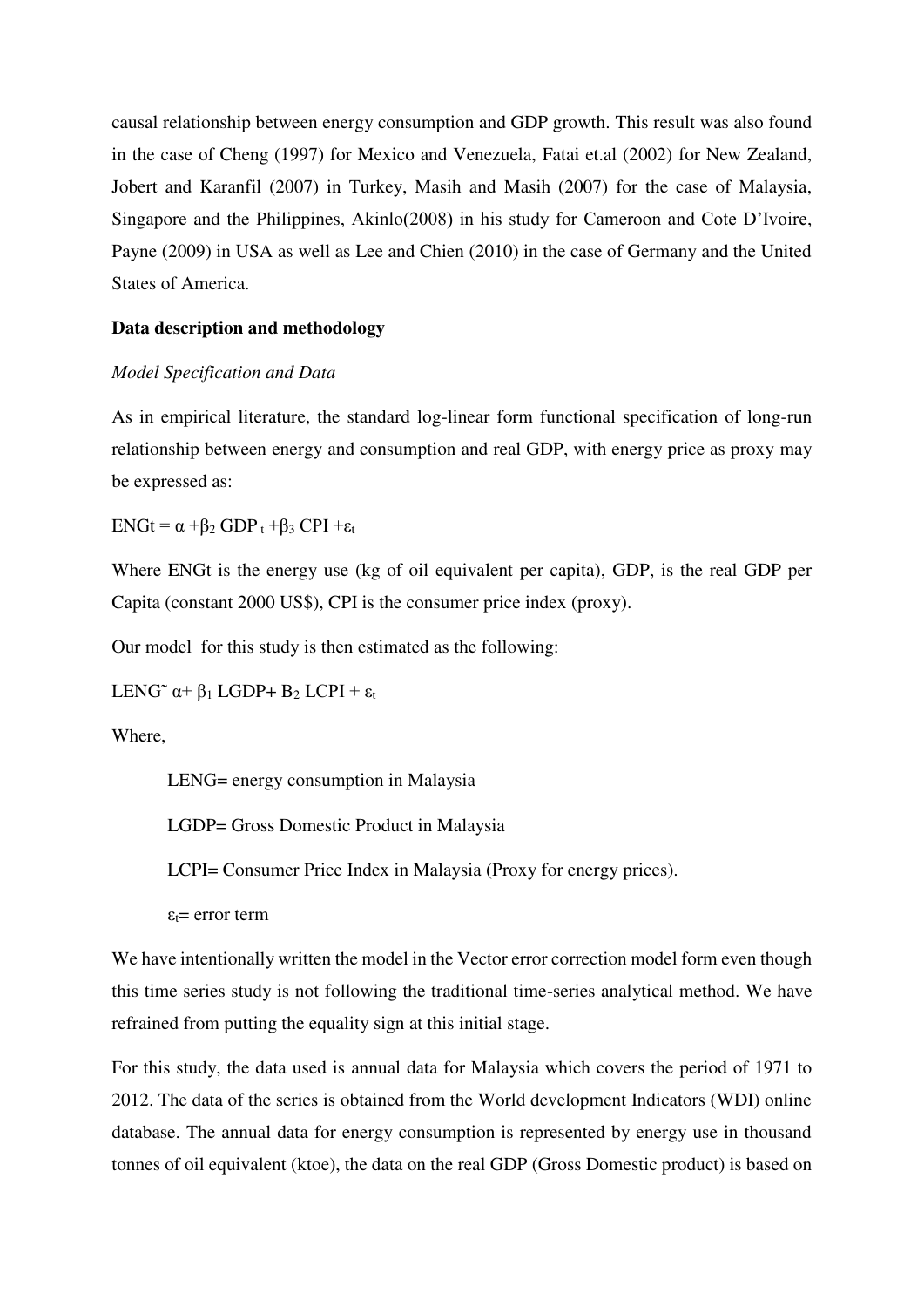the purchasing power parity and denominated in constant 2000 US\$, whereas the data for consumer price index is used to proxy energy price. The selection of variables are based on variables used from previous robust empirical studies. A total of 42 observations were obtained from the sample study. All the data are transformed to logarithms before any analysis is done to make the series constant in their variance.

## **Methodology**

The recently developed ARDL approach is used in empirical literature to determine the relationship among the variables. This study also employs this ARDL bounds testing approach in investigating the economic-energy growth nexus. The ARDL cointegration approach has numerous advantages in comparison with other cointegration methods such as Engle Granger, Johansen and Johansen and Jesulius procedures. Firstly, the ARDL approach can be applied whether the regressors are  $I(1)$  and/ or  $I(0)$ . There is still however a prerequisite that none of the variables is of I(2) or a of a higher order, as the ARDL procedure will be inefficient in the existence of I(2) variables or of a higher order. Secondly, while the Johansen techniques require large data samples, the ARDL is the more statistically significant approach to determine the cointegration relation in small or finite samples consisting of 30 to 80 observations (Pattichis, 1999; Mah, 2000).in mubin. Thirdly, The ARDL approach enables the variables to have different optimal lags as this is something which is impossible with conventional cointegration techniques. Lastly, the ARDL approach also employs a single reduced form equation. The ARDL model takes sufficient numbers of lags and direct the data generating process in a general to specific modelling framework (Harvey, 1981).In conventional cointegration procedures, the long-run relationships are estimated within a context of system equations (Ozturk, 2010).

Unlike multivariate cointegration techniques like Johansen (1988), the ARDL model permits the cointegration relationship to be estimated by the OLS once the model's lag order has been identified. The Error correction model (ECM) can also be drawn from the ARDL approach (Sezgin and Yildrim, 2003). The error correction model enables us to draw outcomes from the long run estimates while the traditional cointegration techniques do not provide such privilege. According to Pesaran and Shin (1999), "the error correction model joins together the short run adjustments with the long run equilibrium without losing the long run information."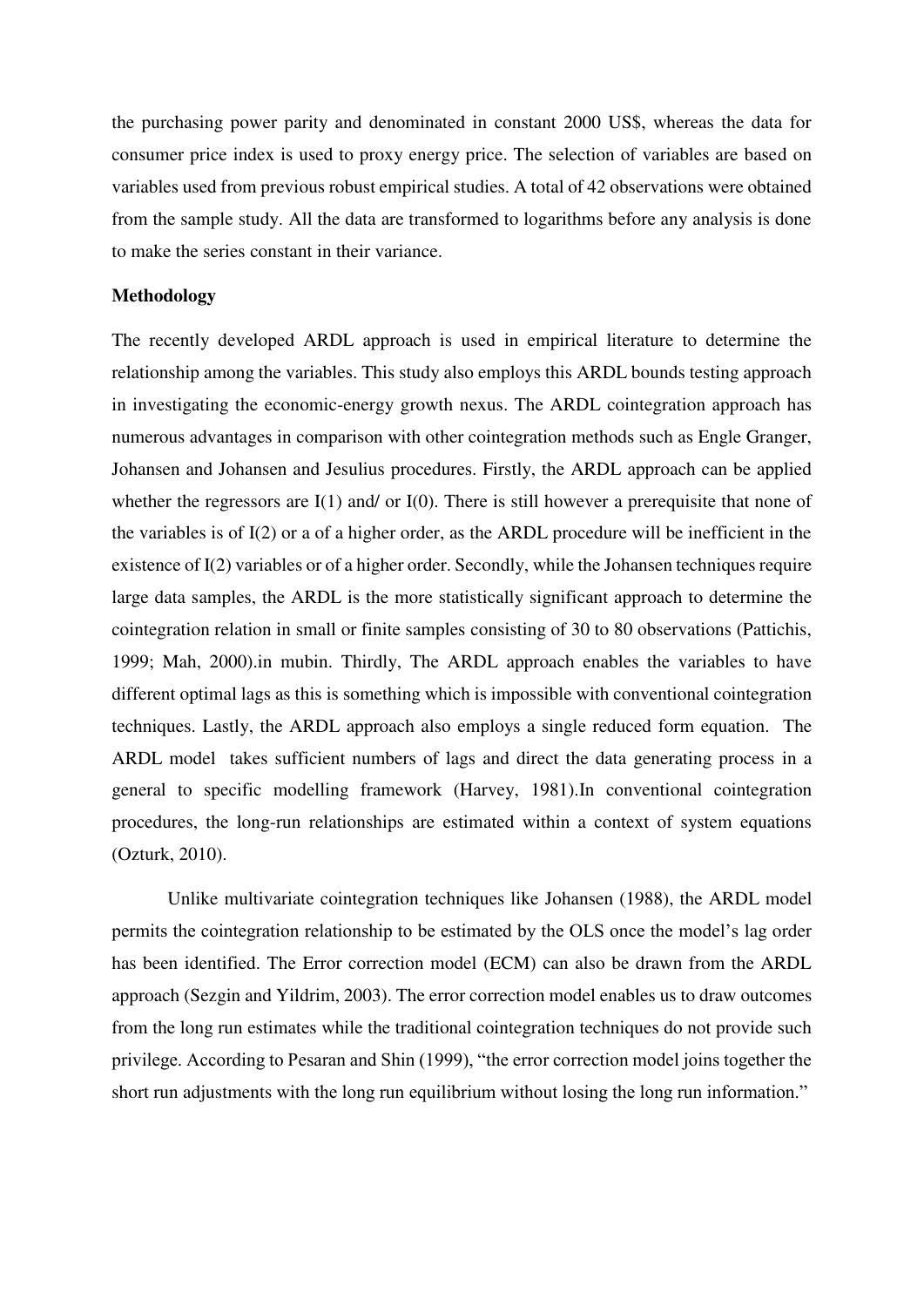Thus, with the advantages of the ARDL approach listed above, the use of the ARDL bound testing approach for this study to analyse the relationship among GDP, ENG and CPI is justified.

The next step in this study is by using the F-statistic to test the null hypothesis of no cointegration against the alternative hypothesis that there is cointegration between the variables. The error correction model is then used to examine the short-run and long-run linkage. The error correction equation is utilised to find out the adjustment speed of the variable to equilibrium.

The initial equation<sup>4</sup> for this study can thus be presented in the following ARDL form:

$$
\Delta ENG_t = \alpha + \sum_{i=1}^k \phi_i \ \Delta ENG_{t_{i-1}} + \sum_{j=0}^l \beta_j \Delta GDP_{t_{j}} + \sum_{k=0}^m \beta_k \Delta CPL_{t_{k-k}} + \delta_1 ENG_{t_{i-1}} + \delta_2 GDP_{t_{i-1}} + \delta_3 CPI_{t_{i-1}} + \nu_t
$$

Where  $v_t$  and  $\Delta$  are the white noise term and the first difference operator. The appropriate lag selection is based on Akaike Information criterion (AIC) and Schwarz Bayesian Criterion (SBC). The ARDL bounds testing procedure is based on the joint F-statistic or the Wald statistic that tests the null of no contegrations,  $H_0: \delta_r = 0$ , against the alternative hypothesis H1:  $\delta_r \neq 0$ , where  $r = 1$ , 2. Then there are two sets of critical bounds, where the upper bound of the critical values refers to the  $I(1)$  series and the lower bound critical values to the  $I(0)$ series. If the results of the F-statistics is above the upper bound, we reject the null meaning there is cointegration. If the result is below the upper critical values, we cannot reject the null hypothesis, meaning there is no cointegration. However, if it lies between the bounds, then the result is inconclusive as we cannot make any inferences (Ozturk, 2010).

If there is cointegration between the variables, thus the long run model and short run will be presented in the following equations:

$$
ENG_t = \alpha + \sum_{i=1}^k \phi_i \Delta ENG_{t-i} + \sum_{j=0}^l \beta_j \Delta GDP_{t-j} + \sum_{k=0}^m \beta_k \Delta CPL_{t-k} + \mu_t
$$

-

<sup>4</sup> Due to our shortcomings in deriving equations, the following equations are done based on references stated.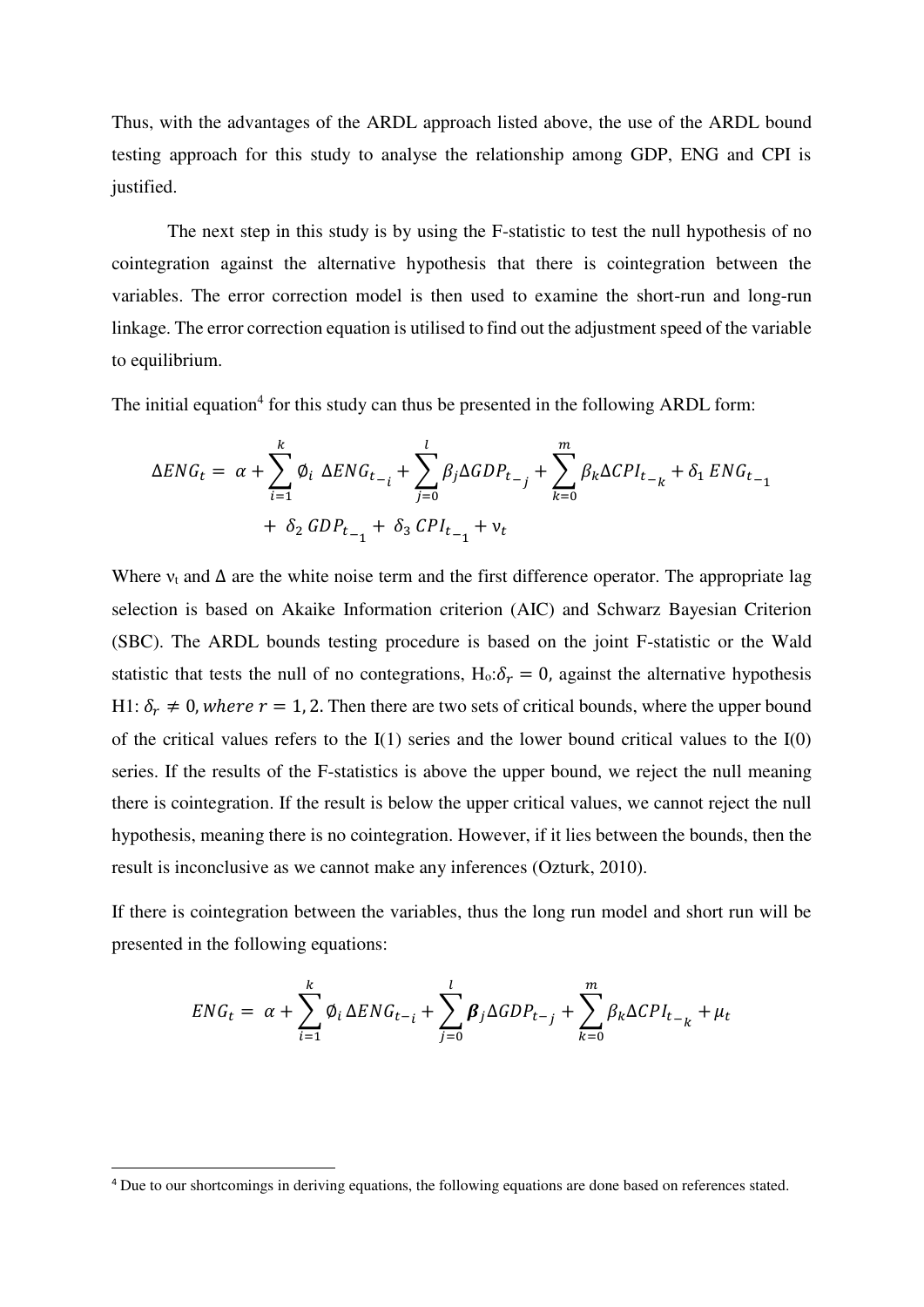$$
\Delta ENG_t = \alpha + \sum_{i=1}^{k} \phi_i \ \Delta ENG_{t-i} + \sum_{j=0}^{l} \beta_j \Delta GDP_{t-j} + \sum_{k=0}^{m} \beta_k \Delta CPL_{t-k} + \Psi ECT_{t-1} + \xi_t
$$

Where  $\psi$  is the coefficient of error term (hereafter ECT). It shows how quickly variables converge to equilibrium and it should have a statistically significant coefficient with a negative sign (Ozturk, 2010).

## **Causality analysis**

For the ARDL cointegration, it tests whether there is existence or non-existence of long-run relationship between energy consumption per capita and the real GDP per capita. This test does not tell the direction of causality. The next step is to estimate the VECM model (after estimating the long-run model to obtain the estimated residuals). This is done by making the variables in their first differenced and including the long-run relationships as error correction terms in the system (Ozturk, 2010).

## **Empirical findings and discussion of results**

We begin the empirical research by determining the stationarity of the variables used in the time series. In order to be able to proceed to cointegration testing, our variables should be I(1) in their original level form, indicating they are non-stationary and in their differenced form they are stationary. The differenced form for each of the variable used is done by taking the difference of the log forms of the variables. An example of the changing of the level form into their differenced form is,

## $DENG=LENG$ -LEN $G_{t-1}$

We later conducted the stationary testing of the variables using the Augmented Dickey Fuller (ADF), Philip-Perron (PP) and KPSS test. The tables below summarize the results for all the tests in both the level and differenced form of the variables.

| Variable    |                         | <b>Test Statistic</b> | <b>Critical Value</b> | Implication       |
|-------------|-------------------------|-----------------------|-----------------------|-------------------|
|             | Variables in Level Form |                       |                       |                   |
| <b>LENG</b> |                         | $-2.3933$             | $-3.5386$             | Non-stationary    |
| <b>LGDP</b> |                         | $-3.1933$             | $-3.5386$             | Non-stationary    |
| <b>LCPI</b> |                         | $AIC(5) -3.5882$      | $-3.5386$             | <b>Stationary</b> |

#### **ADF test for level and differenced form**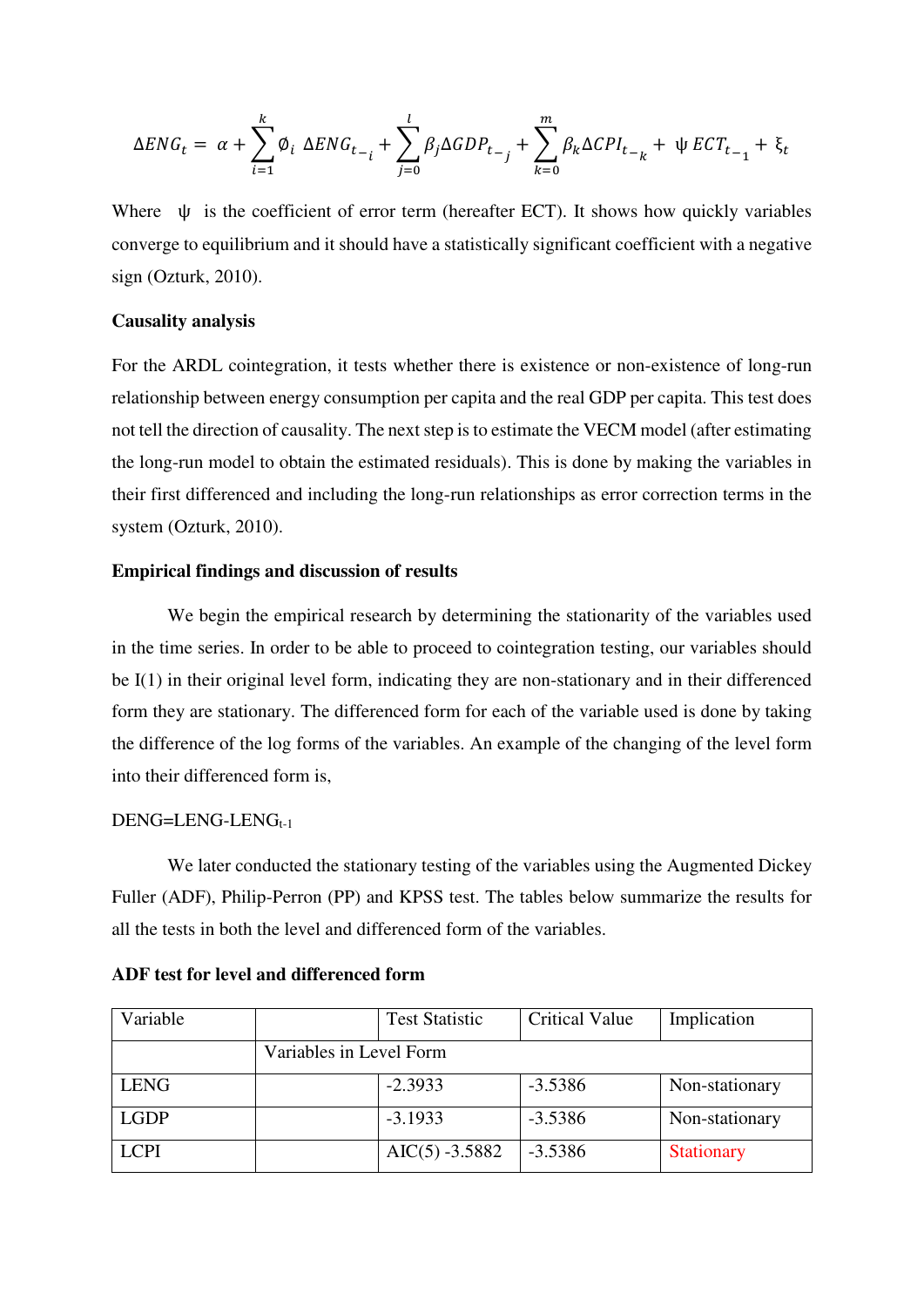|  | $\text{SBC}(1) - 2.8812$ | Non-stationary |
|--|--------------------------|----------------|
|  |                          |                |
|  |                          |                |

## **Table 3a ADF test for level form**

| Variable    | <b>Test Statistic</b>         | <b>Critical Value</b> | Implication |
|-------------|-------------------------------|-----------------------|-------------|
|             | Variables in Differenced Form |                       |             |
| <b>DENG</b> | $-6.1740$                     | $-2.9472$             | Stationary  |
| <b>DGDP</b> | $-4.9609$                     | $-2.9472$             | Stationary  |
| <b>DCPI</b> | $-3.2114$                     | $-2.9472$             | Stationary  |

## **Table 3b ADF test for Differenced form**

# **pp test for level and differenced form**

| Variable    |                         | <b>Test Statistic</b> | <b>Critical Value</b> | Implication       |
|-------------|-------------------------|-----------------------|-----------------------|-------------------|
|             | Variables in Level Form |                       |                       |                   |
| <b>LENG</b> |                         | $-1.4997$             | $-3.5217$             | Non-stationary    |
| <b>LGDP</b> |                         | $-3.9613$             | $-3.5217$             | <b>Stationary</b> |
| <b>LCPI</b> |                         | $-4.6080$             | $-3.5217$             | <b>Stationary</b> |

# **Table 4a PP test for Level form**

| Variable    | <b>Test Statistic</b>         | <b>Critical Value</b> | Implication |
|-------------|-------------------------------|-----------------------|-------------|
|             | Variables in Differenced Form |                       |             |
| <b>DENG</b> | $-7.2520$                     | $-2.9358$             | Stationary  |
| <b>DGDP</b> | $-4.9567$                     | $-2.9358$             | Stationary  |
| <b>DCPI</b> | $-3.7158$                     | $-2.9358$             | Stationary  |

**Table 4b PP test for Differenced Form** 

## **kpss test for level and differenced form**

# **(The null hypothesis for KPSS is stationary)**

| Variable |                         | <b>Test Statistic</b> | <b>Critical Value</b> | Implication |
|----------|-------------------------|-----------------------|-----------------------|-------------|
|          | Variables in Level Form |                       |                       |             |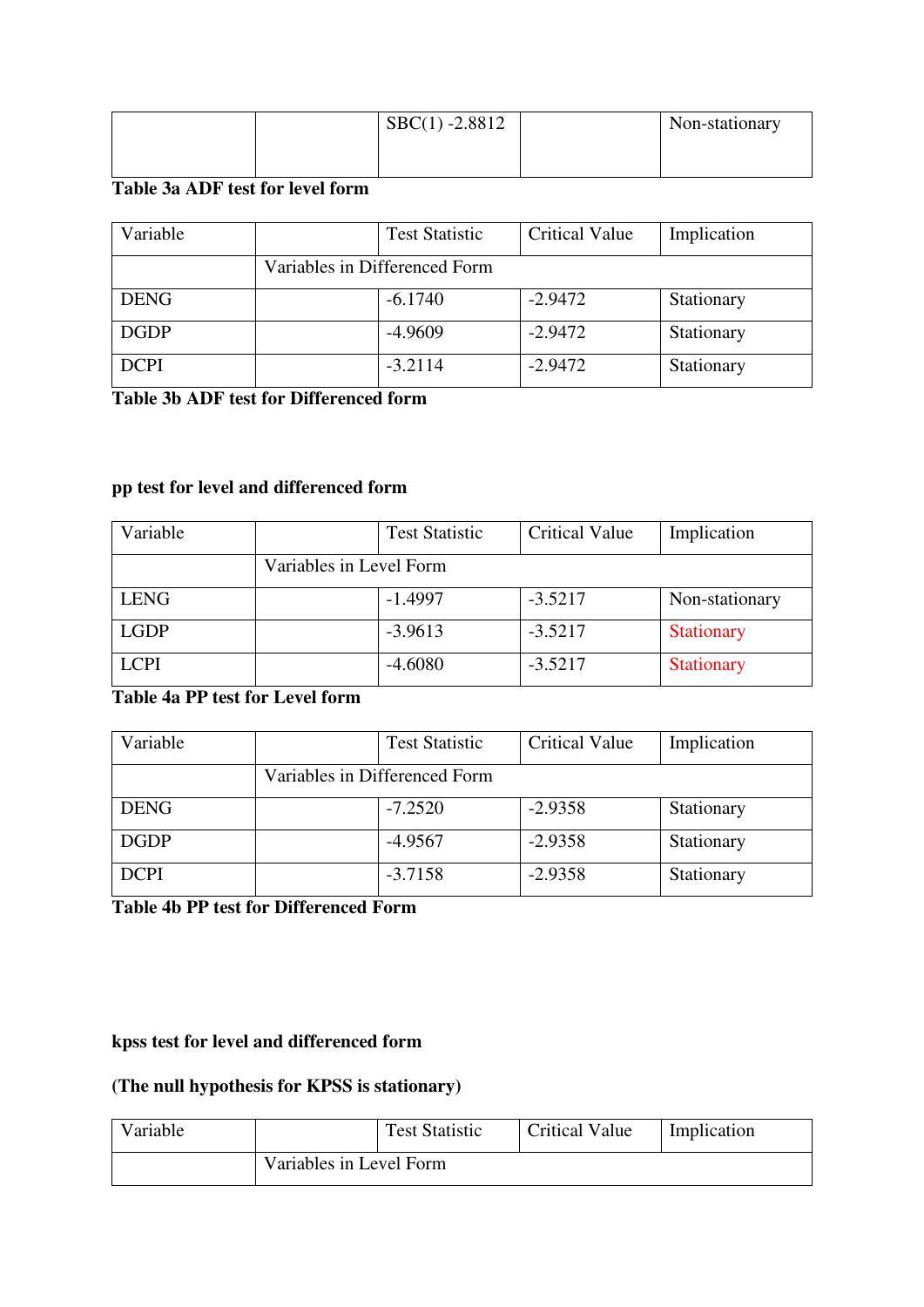| <b>LENG</b> | 0.15625 | 0.17228 | <b>Stationary</b> |
|-------------|---------|---------|-------------------|
| <b>LGDP</b> | 0.14281 | 0.17228 | <b>Stationary</b> |
| <b>LCPI</b> | 0.15139 | 0.17228 | <b>Stationary</b> |

## **Table 5a KPSS test for level form**

| Variable    | <b>Test Statistic</b>         | <b>Critical Value</b> | Implication    |
|-------------|-------------------------------|-----------------------|----------------|
|             | Variables in Differenced Form |                       |                |
| <b>DENG</b> | 0.31323                       | 0.38761               | Stationary     |
| <b>DGDP</b> | 0.27644                       | 0.38761               | Stationary     |
| <b>DCPI</b> | 0.38819                       | 0.38761               | Non-Stationary |

## **Table 5b KPSS test for differenced form**

Referring to the table of results above, the unit root tests show that the results are inconsistent from one test to another test. Some of the variables that was supposed to be non-stationary in its level form resulted to be stationary in the other. Furthermore, when we test with KPSS, the mixed results increase. This means that not all the three variables used in this time series are  $I(1)$ , but they consist of  $I(0)$  and  $I(1)$ . Due to the mix results, we are not able to use the normal cointegration test. Thus, we have decided to use the ARDL technique to test the long run relationship among the variables.

We have discussed earlier that due to the problems encountered in the unit root tests, we applied the recent technique of ARDL. We first check the long run relation between economic growth, energy consumption and energy price.

| $LENG$ 2.1255[.127]       |  |
|---------------------------|--|
| $\vert$ LGDP 1.1117[.367] |  |
| $  LCPI$ 3.6741[.029]*    |  |

## **Table 6: Variable Addition tests.**

\*significant at 5% level based on bound 2.476-3.646

The above F-statistics relates to the 'variable addition test', a test to know whether the 'lagged level form' of the variables added to the equation is significant or not. The 'F' statistics will test the joint null hypothesis that the coefficients of the 'level' variables are zero. If the 'F' statistic is significant this means that the null hypothesis of the test, which is there is no long run relationship between the variables, is rejected. From the result, it is seen that when energy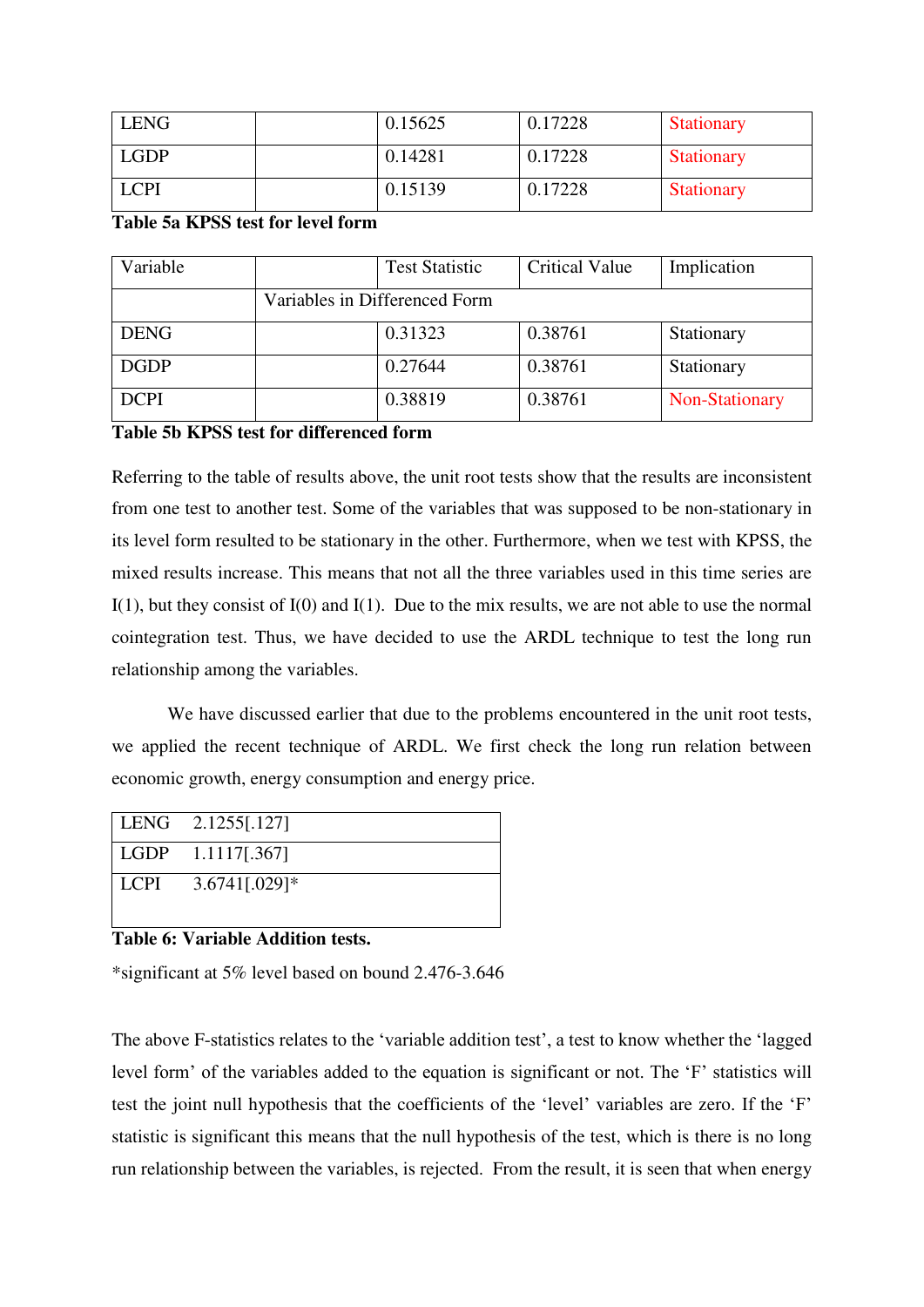consumption (ENG) is taken as the dependent variable, there is no evidence of long run relationship as the calculated F-statistic (2.1255), falls below the critical bound. The same result is found when we make GDP as the dependent variable, as the F statistic (1.1117) falls below the critical bound. Since one of the model's F is significant, in this case CPI (3.6741), it implies that there is a long run relationship that exists between economic growth (GDP), energy consumption (ENG) and energy price (CPI).

## **Static long run results**

The estimation of the ARDL model is based on the Akaike Information Criterion (AIC). The reason we chose the AIC over the SBC for this test is because we have found an issue with our model using SBC in the diagnostics test of normality. The standard error found in AIC is also found to be smaller compared to the one in SBC, thus lesser probability of making Type 1 and Type II error. The static long-run results and the diagnostic test statistics of our estimated model is reported in the following table.

| Variable                 | Coefficient               | <b>Standard Error</b> | T-Ratio                 |
|--------------------------|---------------------------|-----------------------|-------------------------|
| <b>LENG</b>              | .38890                    | .11381                | 3.4170[.002]*           |
| <b>LGDP</b>              | .14137                    | .059009               | 2.3957[.023]**          |
|                          |                           |                       |                         |
| <b>Diagnostics Tests</b> |                           |                       |                         |
| <b>Test Statistic</b>    |                           | <b>M-Version</b>      | <b>F-Version</b>        |
| A:Serial Correlation     | $CHSQ(1) = 2.6657[.103]$  |                       | $F(1,28)=2.1124[.157]$  |
| <b>B:Functional Form</b> | $CHSO(1) = 1.4502[.228]$  |                       | $F(1,28)=1.1109[0.301]$ |
| C:Normality              | $CHSO(2) = 1.8576[0.395]$ |                       | Not applicable          |
| D:Heteroscedasticity     | $CHSO(1) = .45771[.499]$  |                       | $F(1,36)=.43891[.512]$  |

**Table 7: Long-run estimates based on AIC-ARDL (1,4,1).** 

Dependent Variable is LCPI

Note: \*, \*\* imply significance at the 1% and 5% levels respectively. There is no problem detected in the AIC diagnostics test.

The table above shows that LENG and LGDP have the expected positive signs and exert statistically significant effects on CPI. The figures show that a 1% increase in energy consumption will increase the energy price by 0.38% while a 1% increase in GDP will only increase the energy price by 0.14%. The results imply that, in the long run, a long level relationship exists between the variables. This means that when the country uses more energy, the energy price hike of 0.38% will happen. This is congruent with the theory of demand and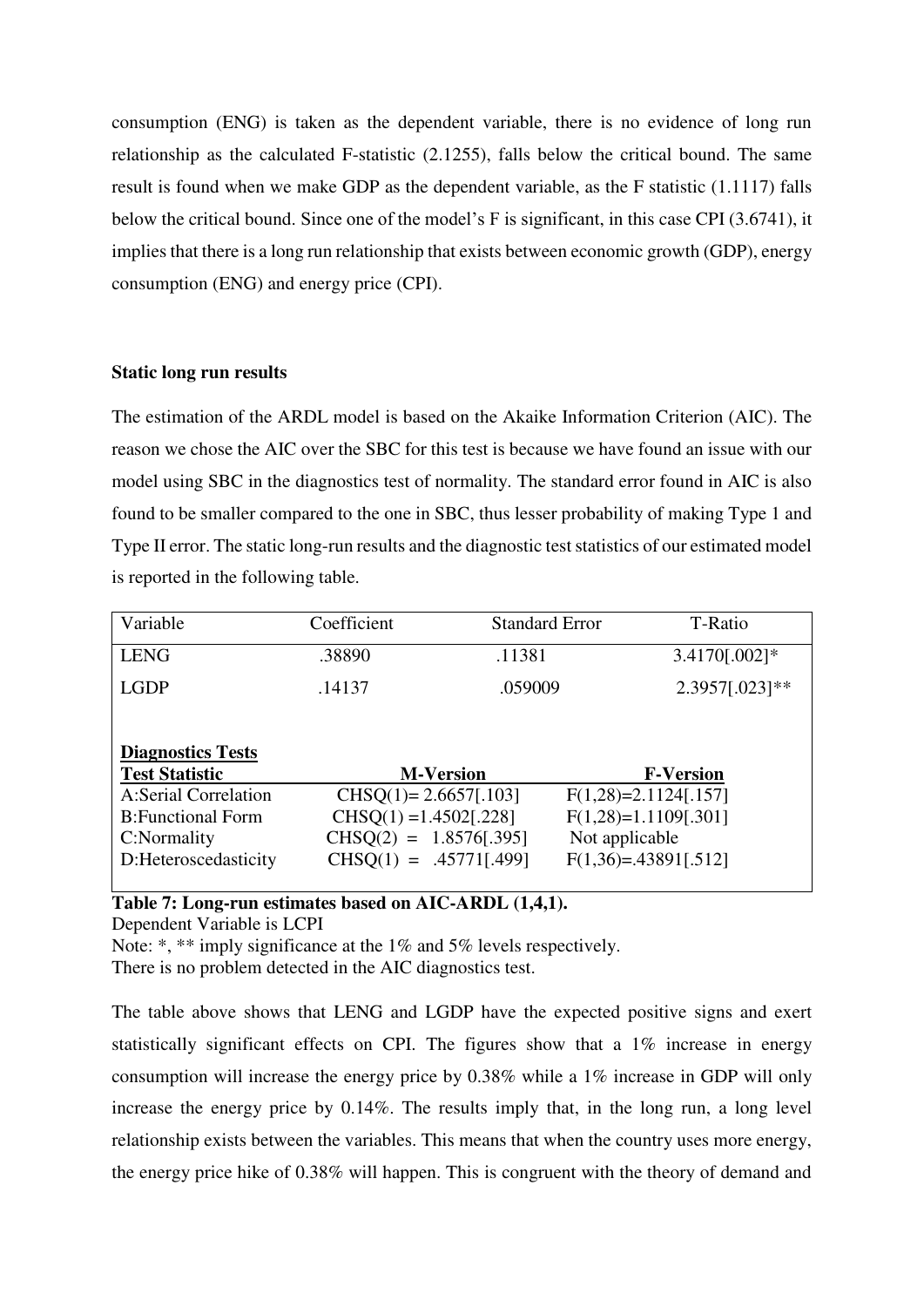supply. On the other hand, a 1% increase in GDP increasing the energy price by 0.14% can be explained by the main objective of the country such as Wawasan 2020 as well as the New Economic Model to foster an economic-centred Malaysia. The increase in GDP of the Malaysian economy will drive towards more industrial activities and productivities, increasing the demand for energy supply of the country, thus resulting the increase in energy price. Our findings is rather an interesting turn, as the main focus was to see whether it is the economic growth that results energy consumption or otherwise. Finding the case that, the added variable acting as a proxy for energy prices which is CPI (consumer price index) to have a significant long level relationship with the other two variables ENG and GDP when it is the dependent variable in this test, needs further explanation before we can actually conclude our findings. We therefore proceed with the next test.

## **Short run dynamics**

The short run dynamics of our model using the ARDL is reported in the following table:

| Variable                        | Coefficient                                     | <b>Standard Error</b>               | T-Ratio          |
|---------------------------------|-------------------------------------------------|-------------------------------------|------------------|
| dLENG                           | .025572                                         | .038531                             | .66368[.512]     |
| dLGDP                           | .0061176                                        | .020764                             | .29462[.770]     |
| $ecm(-1)$                       | $-.29981$                                       | .089465                             | $-3.3511[.002]*$ |
|                                 | $ecm = LCPI - .38890$ (LENG) $-.14137$ (LGDP) + | 2.1083(INPT)                        |                  |
|                                 |                                                 |                                     |                  |
| R-Squared                       | .65363                                          | R-Bar-Squared .55808                |                  |
| S.E. of Regression .012235      |                                                 | F-Stat. $F(6,31)$ 9.1210[.000]      |                  |
|                                 | Mean of Dependent Variable .031446              | S.D. of Dependent Variable .018405  |                  |
|                                 | Residual Sum of Squares .0043413                | Equation Log-likelihood 118.5464    |                  |
| Akaike Info. Criterion 109.5464 |                                                 | Schwarz Bayesian Criterion 102.1772 |                  |
| DW-statistic 1.5320             |                                                 |                                     |                  |
|                                 |                                                 |                                     |                  |

#### **Table 8: Short Run Dynamic Results**  Dependent Variable is dLCPI.

Note: \* implies significance at 1% level.

The results of the short-run dynamics of the coefficients indicate that the variables have the same expected signs as in the static long run test. The ecm value of - .29981, which is between 0 and -1 and its significance means that there exists a partial adjustment. The speed of adjustment here is slow as the ecm coefficient is close to zero (in absolute terms).The magnitude of the coefficient implies that 29% of disequilibrium caused by previous year's shocks converges back to the long run equilibrium in the current year. However, unlike in the static long run, both energy consumption (dLENG) and economic growth (dLDP) was not found to be statistically significant. This is because the long run energy consumption and GDP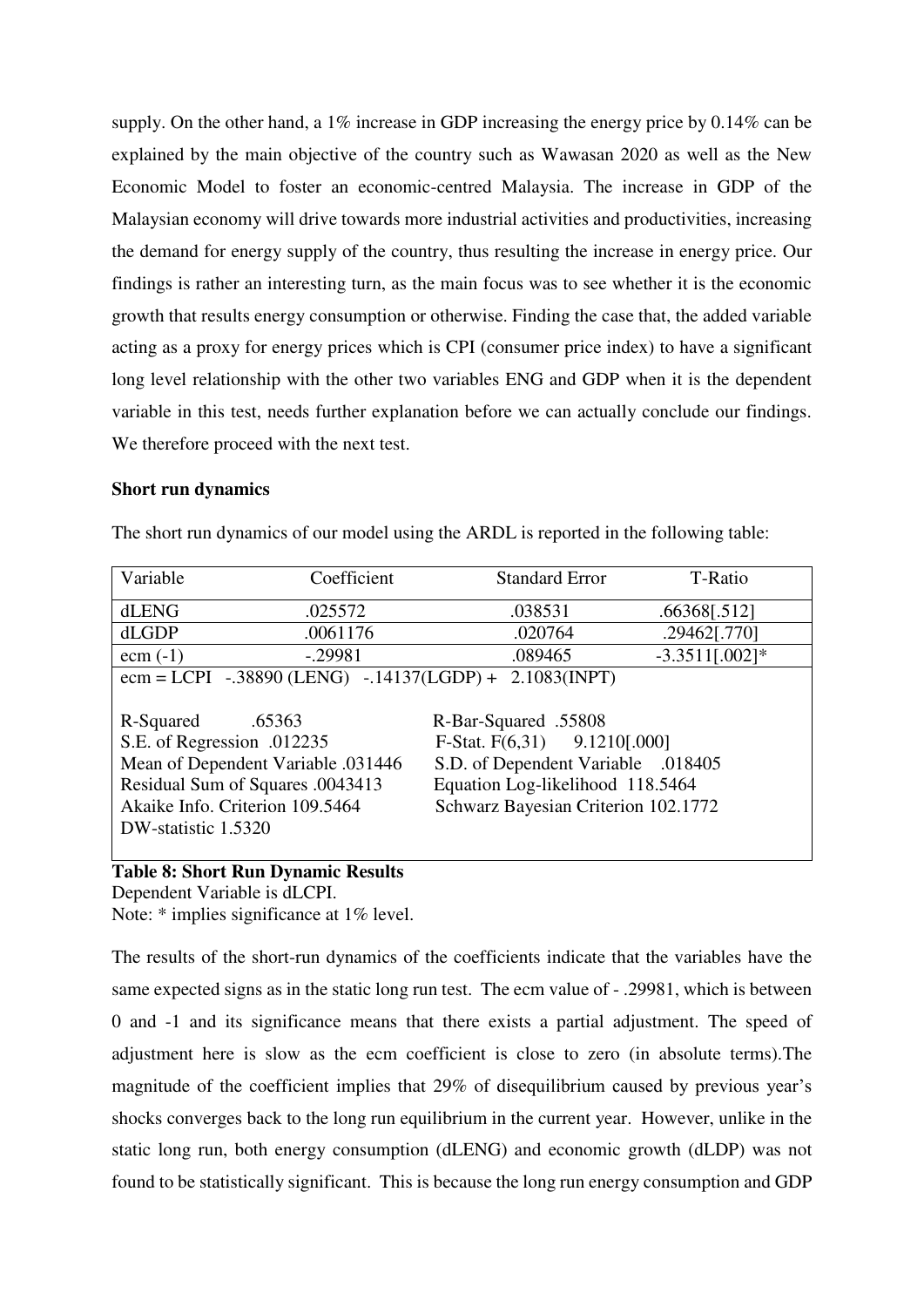effects are weak on energy price. This maybe due to the fact that there is much intervention by the government of Malaysia on the consumer price index in the country, in this case the price of energy.

The table below shows the short run-dynamics in the case that the dependent variable is LENG (energy consumption).

| Variable                                           | Coefficient                                                                      | <b>Standard Error</b>                                                                                                                                                                               | T-Ratio                       |
|----------------------------------------------------|----------------------------------------------------------------------------------|-----------------------------------------------------------------------------------------------------------------------------------------------------------------------------------------------------|-------------------------------|
| dLGDP                                              | .22484                                                                           | .083075                                                                                                                                                                                             | $2.7065[.011]**$              |
| <b>dLCPI</b>                                       | .38809                                                                           | .26197                                                                                                                                                                                              | 1.4815[.148]                  |
| $ecm(-1)$                                          | $-.33946$                                                                        | .15711                                                                                                                                                                                              | $-2.1606[.038]$ **            |
|                                                    | ecm = LENG $-.074385*LGDP -1.1433*LCPI -0.74596*INPT$                            |                                                                                                                                                                                                     |                               |
| R-Squared<br>Sum of Squares .10083<br>DW-statistic | .30723<br>S.E. of Regression .055275<br>Akaike Info. Criterion 53.7874<br>2.0227 | R-Bar-Squared<br>F-Stat. $F(3,34)$ 4.8783[.006]<br>Mean of Dependent Variable .041622 S.D. of Dependent Variable .062718<br>Equation Log-likelihood<br>58.7874<br><b>Schwarz Bayesian Criterion</b> | .22326<br>Residual<br>49.6934 |

# **Table 9. Short run dynamics result**

Dependent Variable dLENG Note: \*\* Significant at 5% level. LENG here is endogenous

According to the table above, the ecm coefficient -.33946, which is between 0 and -1, as well as its significance at the 5 % level implies that there is partial adjustment. The adjustment speed is also slow in this case as the ecm coefficient is close to zero (in absolute terms). The coefficient implies that 33% of the disequilibrium caused by previous year's shocks converges back to the long-run equilibrium in the current year. The significance of the t ratio of the ecm value indicates that ENG (energy consumption) here is endogenous, as it is significant at 5% level, rejecting the null of that it is exogenous. From the table, it is seen that dLGDP is significant at 5 % level when the dependent variable is dLENG. These results imply that, through the short run dynamics test, there is unidirectional Granger causality running from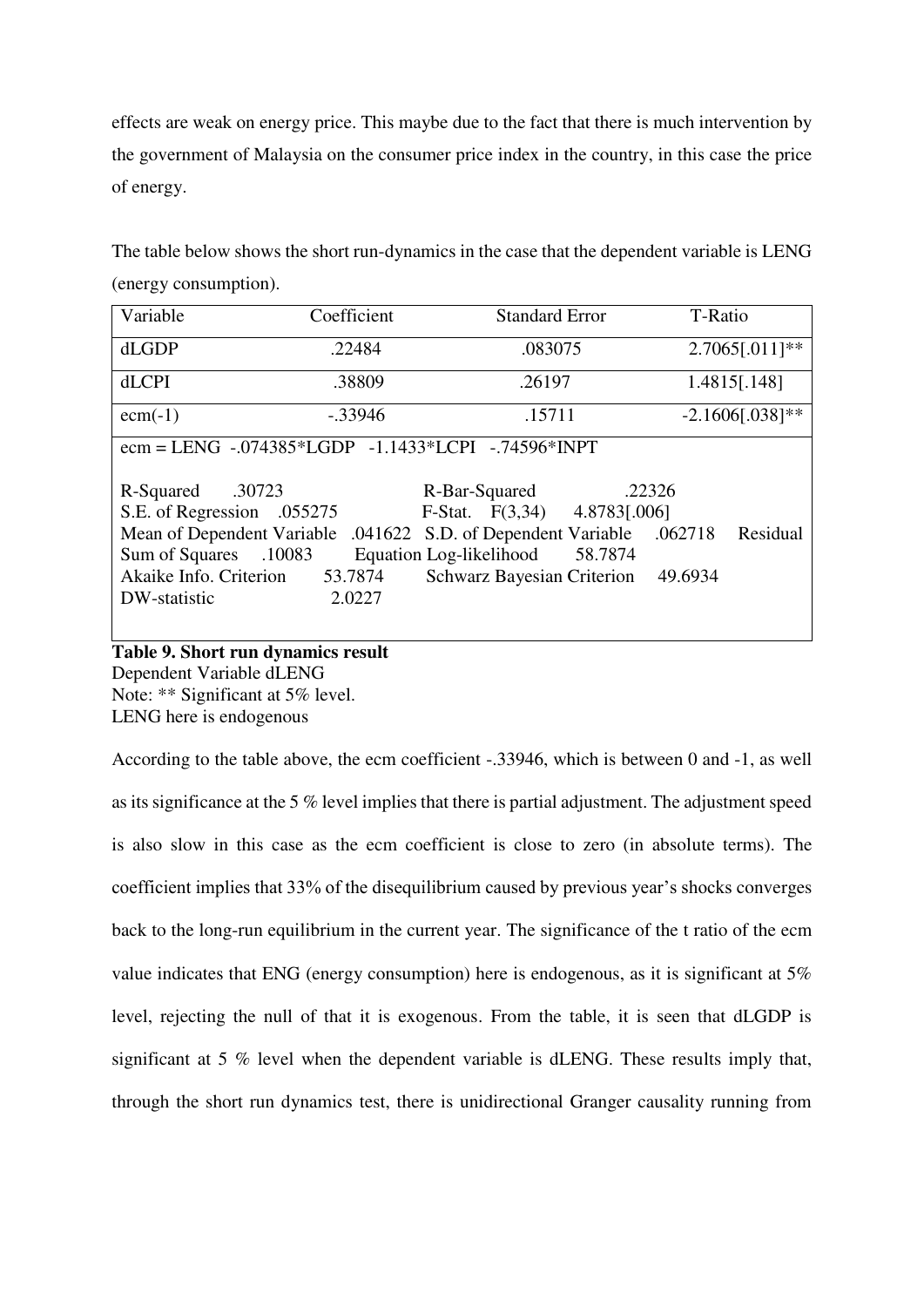GDP to energy consumption. While dCPI has a neutral effect on both energy consumption and

GDP(economic growth), due to the government interference mentioned earlier.

The table below shows the short run-dynamics in the case that the dependent variable is dLGDP (economic growth).

| Variable                                                                   | Coefficient                    | <b>Standard Error</b>             | T-Ratio          |
|----------------------------------------------------------------------------|--------------------------------|-----------------------------------|------------------|
| dLENG                                                                      | .80791                         | .29851                            | $2.7065[.011]**$ |
|                                                                            |                                |                                   |                  |
| <b>dLCPI</b>                                                               | $-.090276$                     | .51259                            | $-.17612[.861]$  |
|                                                                            |                                |                                   |                  |
| $ecm(-1)$                                                                  | $-11458$                       | .12631                            | $-.90710$ [.371] |
| ecm = LGDP $-2.4459 * LENG + .78791 * LCPI -10.7237 * INPT$                |                                |                                   |                  |
| R-Squared                                                                  | .20464                         | R-Bar-Squared                     | .10823           |
| S.E. of Regression                                                         | .10478                         | F-Stat. $F(3,34)$ 2.8301[.053]    |                  |
| Mean of Dependent Variable .089672<br>S.D. of Dependent Variable<br>.11095 |                                |                                   |                  |
| <b>Residual Sum of Squares</b>                                             | .36229                         | Equation Log-likelihood 34.4856   |                  |
|                                                                            | Akaike Info. Criterion 29.4856 | <b>Schwarz Bayesian Criterion</b> | 25.3916          |
| DW-statistic                                                               | 1.7390                         |                                   |                  |
|                                                                            |                                |                                   |                  |

## **Table 10. Short-run dynamics result**

Dependent Variable dLGDP

GDP here is exogenous

Note: \*\* Significant at 5% level.

From the table above, it can be seen that the t-ratio of the ecm coefficient is not statistically significant although the ecm coefficient is having the right negative sign and is close to zero (in absolute terms). This result implies that GDP is an exogenous variable as we fail to reject the null hypothesis of exogeneity. This indicates that there is no adjustment done by GDP as it is an exogenous variable. Thus, there is no granger causality of energy consumption to GDP, even though energy consumption is statistically significant here at the 5% level.

Therefore, it is concluded from the short-run dynamic results that there is a unidirectional causality from GDP to energy consumption only, and not vice versa. It is also noted on the granger causality from both economic growth and energy consumption to energy price (CPI) in the short run dynamic as well as in the static long run.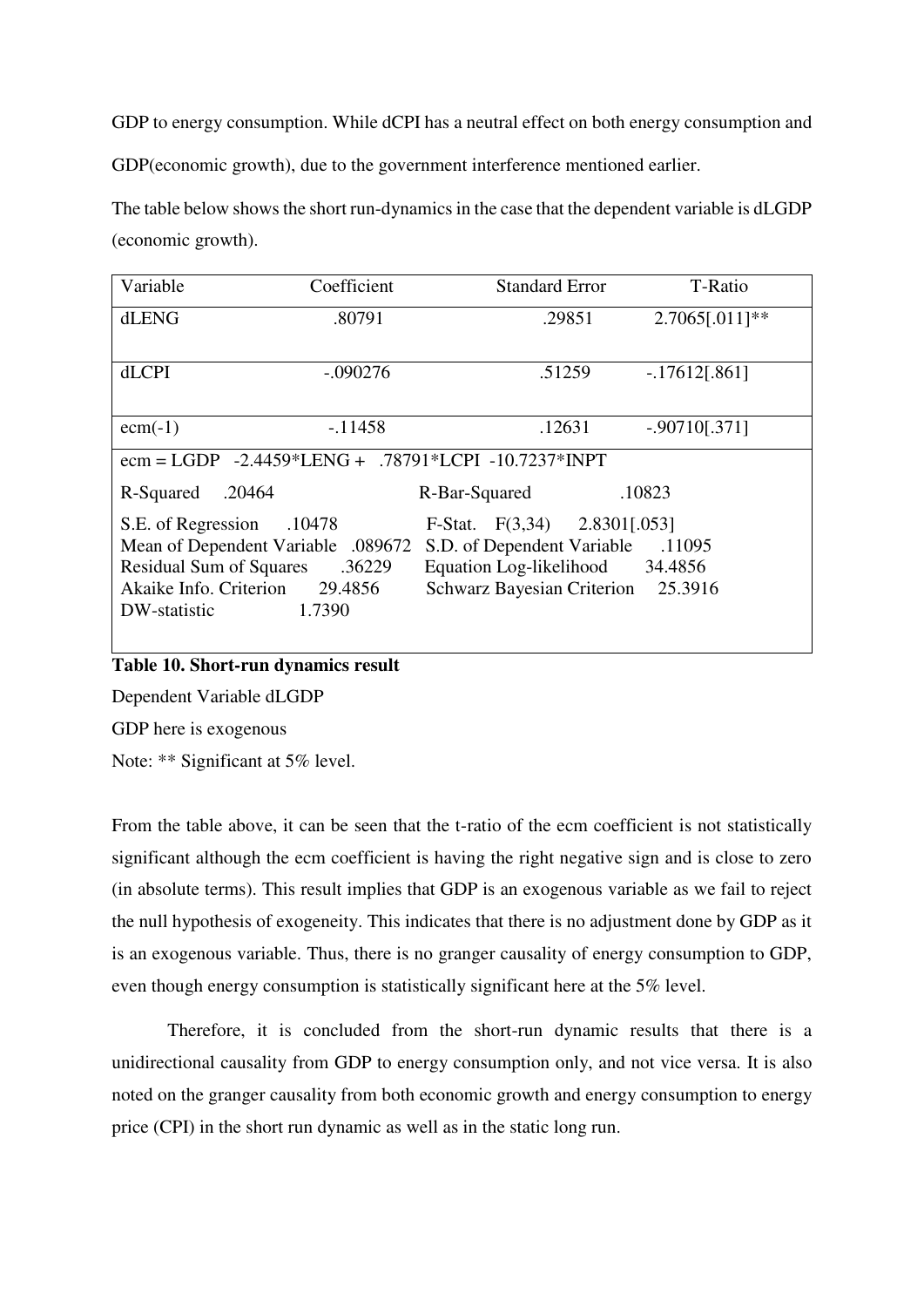Our results tally, with the findings of Aziz (2011), in the case of Malaysia, Odhiambo (2010) in the case of the three Sub Saharan African countries, Wolde Rufael(2009) and Akinloo (2008) where they found evidence of unidirectional causality from economic growth to energy consumption. These studies together with our findings support the conservation hypothesis on the theory behind the causality of economic growth to energy consumption.

Although the main objective of this study is to find the lead-lag relationship between energy consumption and economic growth only, we wanted to add further small contributions by conducting further tests into this empirical study. These post ARDL tests will not be possible if we only had two variables in this study which is GDP and ENG, but due to the fact that we have included a proxy of energy price which is CPI, we conclude that we are able to do so. However, it is to our disappointment that we are not able to get a proper lag order. We have tried using various lag orders such as 4, 6 and even 12, but a proper lag order could not be found. We assume that the reason may be contributed to the fact that CPI which is a proxy for energy price in this study is controlled by the Malaysian government. Even though we have found a level relationship between the three variables, economic growth (GDP), energy consumption (ENG) and CPI when CPI is made the dependent variable, however in the short run dynamics, both the two variables (GDP  $\&$  ENG) although they have the correct signs, are not significant. This is because the strength of GDP and ENG on price is weak. Both economic growth and energy consumption would not have been able to affect the CPI so much because of the control index nature the CPI has by the Malaysian government.

This may support our argument that CPI may not be a suitable measure for analytical price movement when there are subsidies involved. According to the International Labour organization (2004:54),

For some analytical purposes and policy purposes, it may be useful to estimate a CPI that measures price movements excluding the effects of changes in taxes and subsidies. For monetary policy makers, the price increases resulting from changes in indirect taxes leads or subsidies are not part of an underlying inflationary process but are attributable to their own manipulation of these economic levers… An increase in subsidies might be intended to stimulate consumption, but the resulting lower prices could be offset by smaller increase in indexed wages and benefits.

A recent headline in the Kosmo newspaper further states on the continuance of the Malaysian government to subsidize their electrical tariff from 1<sup>st</sup> January until June 2016, which is 1.54 cents per kilowatt-j for west Malaysia, and 1.20 cents per kilo-watt-j for Sabah and Labuan (Kosmo, 2015). The Malaysian government has also been gradually reforming the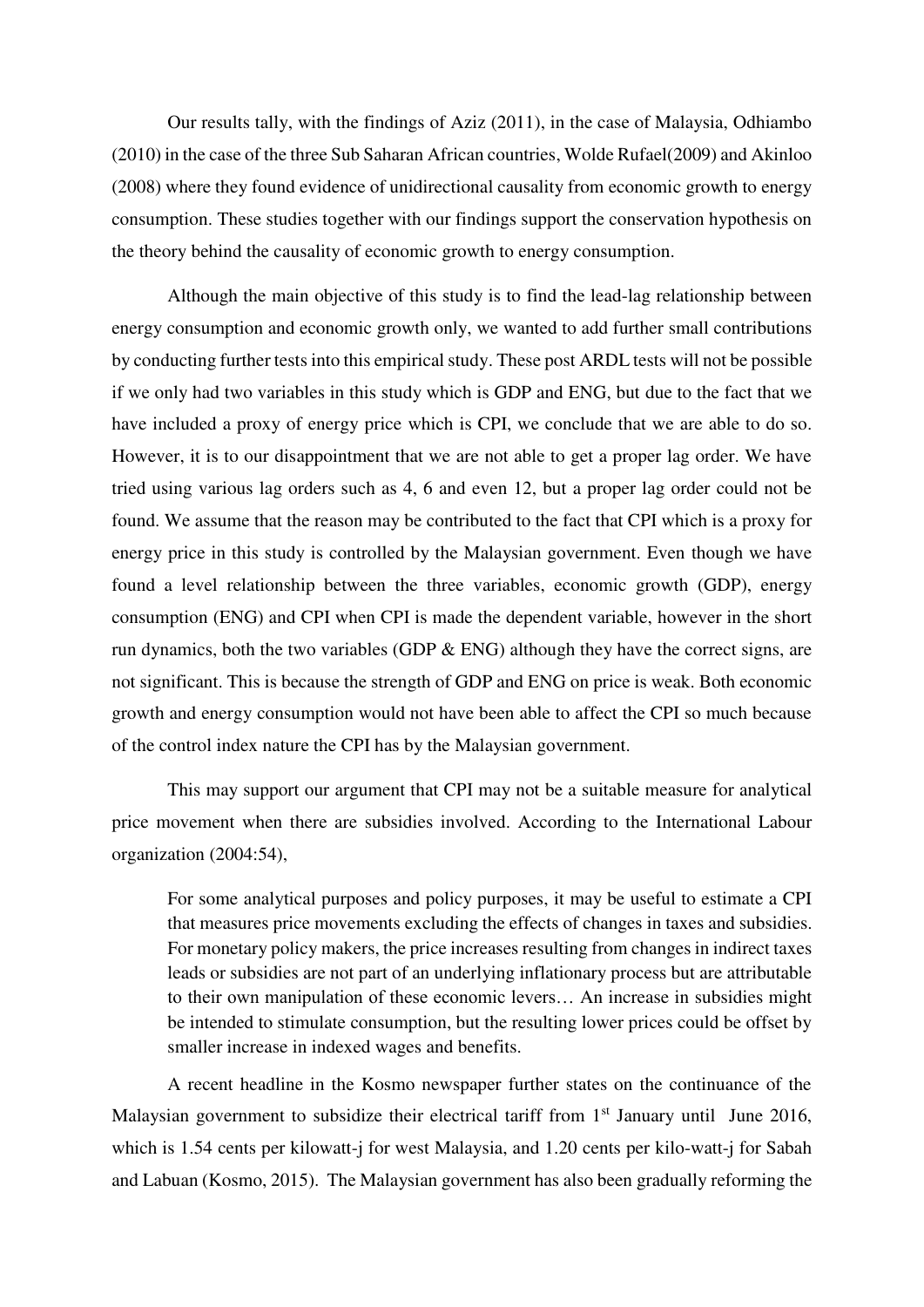subsidy system, via a series of reductions in subsidies for fuel and sugar since 2010 (Nadaraj, 2014).

Both of the excerpts may explain why we are not able to get a proper lag order to proceed with our subsequent tests to further add value to this study. This indicates that including CPI in this empirical relationship to further proceed with the post ARDL steps may not be suitable, when subsidies are at play. Perhaps more relevant variables can be further included in future studies to counter our shortcomings such as carbon dioxide emissions, imports, exports and foreign direct investments. The time period of the study could also be lengthen to include the aftermath of 2014, which is not included in the years we covered in this study. The year 2014 was when the Malaysian government ended all the fuel subsidies ,taking advantage of low prices at the time which potentially saves the government almost RM20 billion ringgit (US \$5.97 billion) annually (Nadaraj, 2014), which is not included in the years we covered in this study. The reduction of the subsidies are deemed to strengthen the government finances as well as to improve economic efficiency.

However, the results of the post ARDL tests are still done by the researcher and are attached in the appendices for knowledge reference even though the results are not interpreted and are not able to give more weightage to this study.

## **Conclusion & policy implications**

The purpose of this study was to test the Granger causality between energy consumption and economic growth for Malaysia, including an added variable CPI as the proxy for energy price. Based on our empirical analysis of our annual data derived from 1971 until 2012, we found that there is a unidirectional causality from economic growth to energy consumption which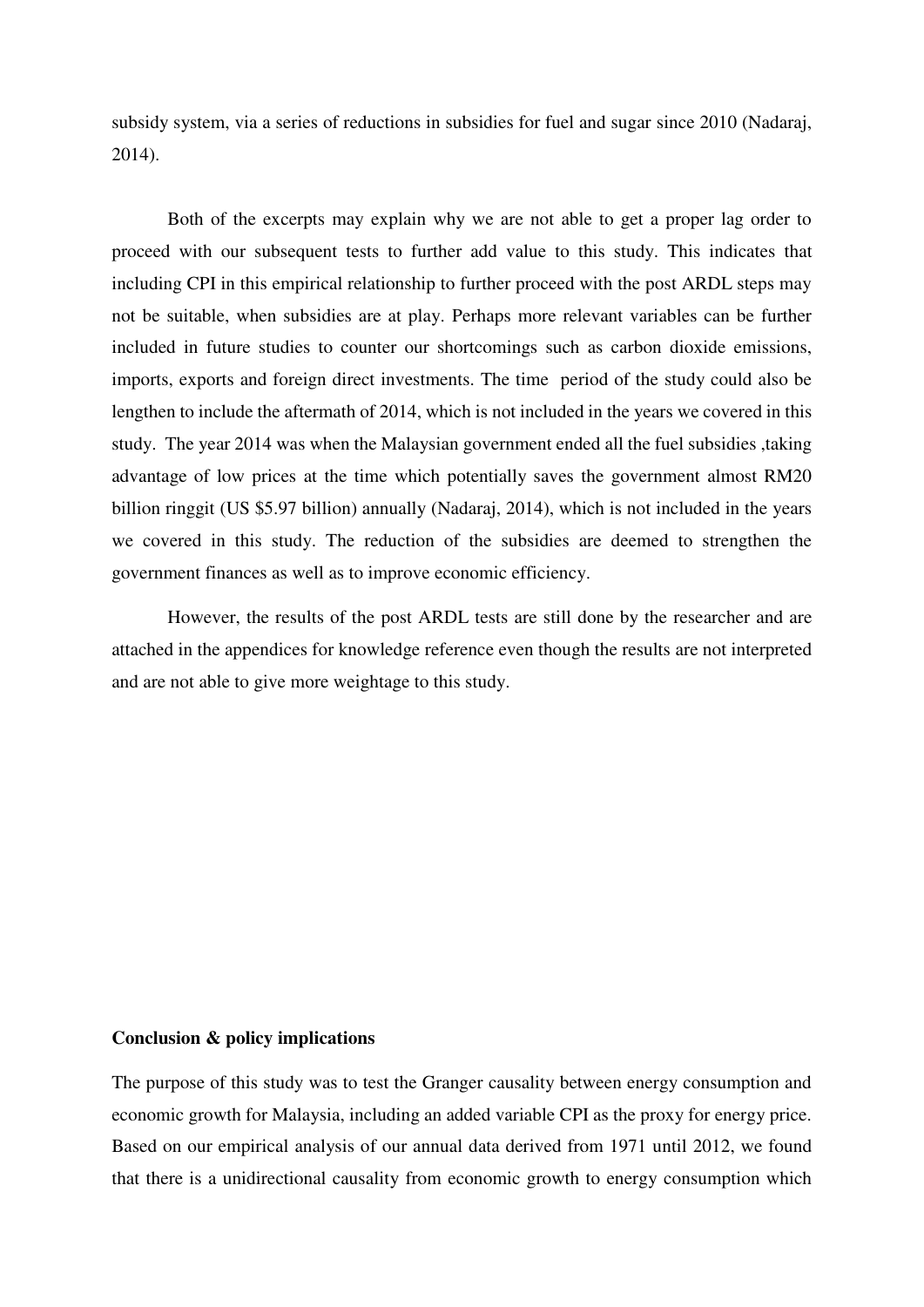supports the "conservation theory". Therefore, we are able to negate the notion that energy is not a stimulus for economic growth in this case. Throughout the study, we also captured the existence of a long run level relationship among the three variables; economic growth represented by GDP, energy consumption represented by ENG and energy price (CPI). We also take note on the weak causality found from both economic growth and energy consumption to energy price. However, both energy consumption and economic growth were found to be not significant. We predict that this is because of the intervention of the Malaysian government in controlling the consumer price index, which we used as a proxy for energy price in this study. Hence, we were not able to run further tests post ARDL techniques to make additional contributions to the study.

With the finding of a unidirectional causality from economic growth to energy consumption, this means that measures of energy conservations can be done effectively in the case of Malaysia. The goals of the country to becoming a more developed country towards 2020 may be realised without hindrance as Malaysia is not energy dependent in order to grow after all. Although without restraints, policy makers and forecasters must be wary on the detrimental effects a growing economy can do to its non-renewable energy sources. The empirical results of this study will provide policy makers a better understanding of the energyconsumption nexus to formulate relevant and suitable policies in Malaysia for sustainable development of the country. This issue however deserves further attention in the future. It is suggested that future research will include other variables not included in this study such as carbon dioxide emission, foreign direct investment and others which may be deemed suitable to add more robustness into the study. This is because in conducting this study, we bear in mind the shortcomings of our data as well as our limitations in including other variables which are necessary. However, it is with great hope that this study will be a cursor in light of finding the causality between economic growth and energy consumption using the ARDL techniques in the future.

## **References**

Akinloo, A.E. (2008). Energy Consumption and Economic Growth: Evidence from 11 Sub-Sahara African Countries. Energy Economics. Vol.30, No.5, pp. 2391-2400.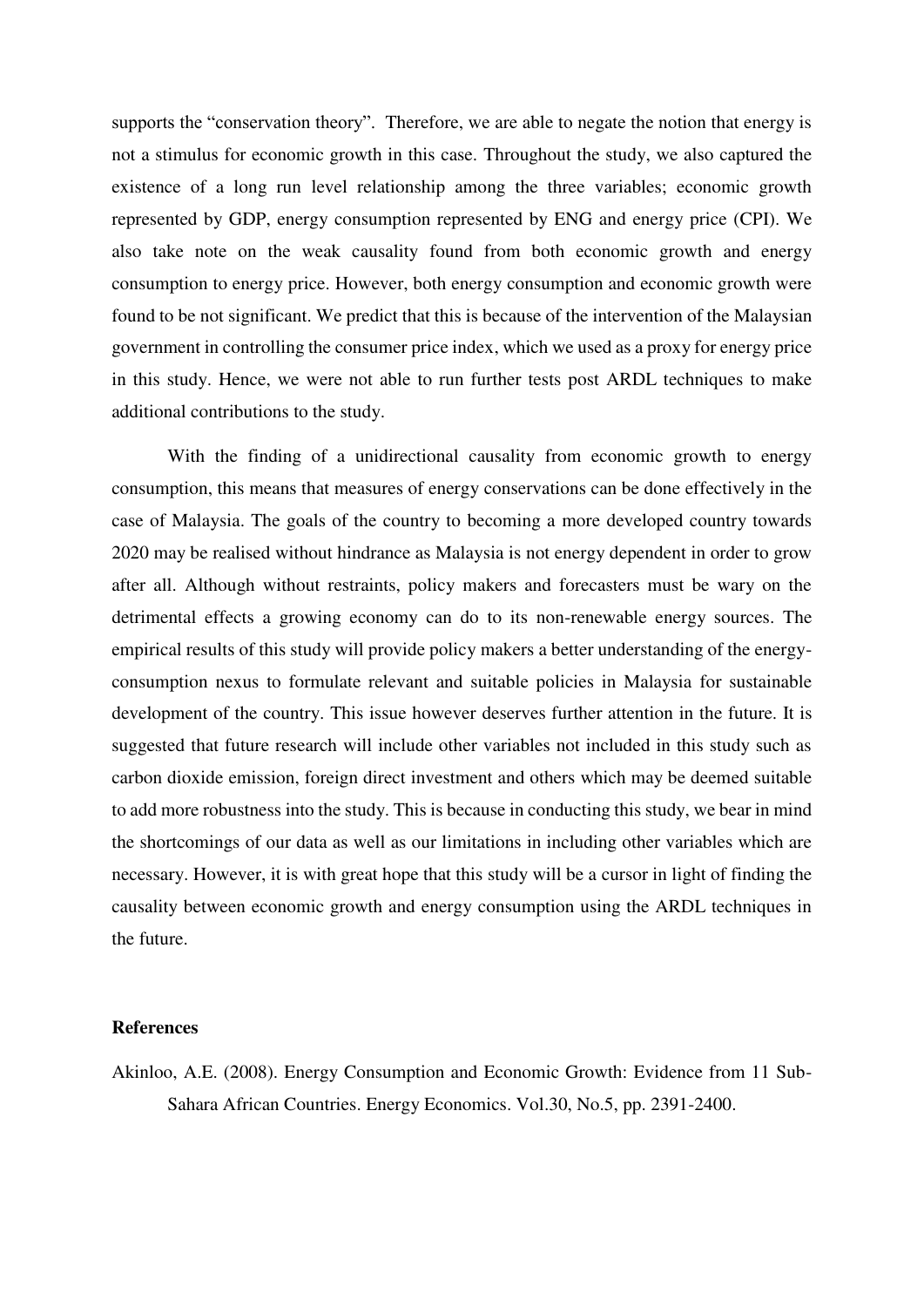- Asafu-Adjaye, J. (2000). The Relationship between Energy Consumption, Energy Prices and Economic Growth: Time Series Evidence from Asian Developing Countries. Energy Economics. Vol.22, No.6, pp. 615-625.
- Aziz, A.A. (2011). On the Causal Links between Energy Consumption and Economic Growth in Malaysia. International Review of Business Research Papers. Vol.7, No.6, pp. 180- 189.
- Chang, T., Fang, W., & Wen, L. (2001). Energy Consumption, Employment, Output and Temporal Causality: Evidence from Taiwan based on Co-integration and Error-Correction Modelling techniques. Applied Economics. Vol.33, No.8, pp. 1045-1056.
- Cheng, B.S., & Lai, T.W. (1997). An Investigation of Co-integration and Causality between Energy Consumption and Economic Activity in Taiwan. Energy economics. Vol.19, No.4, pp. 435-444.
- Erdal, G., Erdal, H., & Esengun, K. (2008). The Causality between Energy Consumption and Economic Growth in Turkey. Energy Policy. Vol.36, No.10, pp. 3838-3842.
- Erol, U., & Yu, E.S.H. (1987). On the Causal Relationship between Energy and Income for Industrializing Countries. Journal of Energy and Development 13, pp.113-122.
- Fatai, K., Oxley, L., Scrimgeour, F. (2002). Energy Consumption and employment in New Zealand: Searching for causality. Paper presented at NZAE conference, Wellington, 26-28 June, 2002.
- Ghali, K.H. & El-Sakka, M.I.T. (2004). Energy Use and Output Growth in Canada: A Multivariate Cointegration Analysis. Energy Economics. Vol.26, No.2, pp. 225-238.
- Glasure, Y.U. (2000). Energy and National Income in Korea: Further Evidence on the Role of Omitted Variables. Energy economics. Vol.24, No.4, pp.355-365.
- Harvey, Andrew C. (1981). Time Series Models. Oxford: Philip Allan and Humanities Press.
- Jobert, T. & Karanfil, F. (2007). Sectoral Energy Consumption by Source and economic Growth in Turkey. Energy Policy, 35, pp 5447-5456.
- Johansen, S. & K. Juselius. (1990). Maximum likelihood estimation and inference on cointegration — With application of demand for money. Oxford Bulletin of Economics and Statistics, Vol:52(2), pp. 169-210.